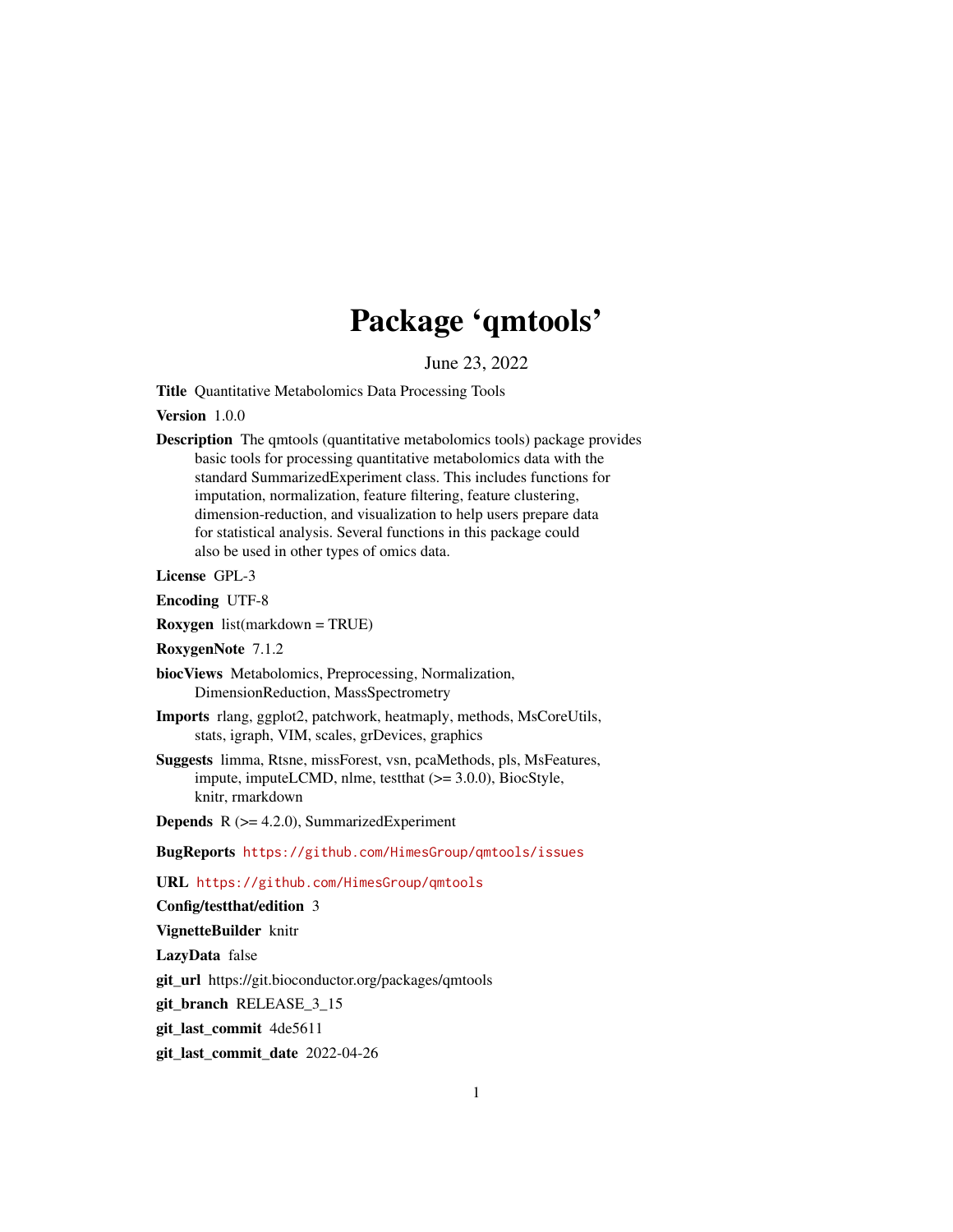### <span id="page-1-0"></span>Date/Publication 2022-06-23

Author Jaehyun Joo [aut, cre], Blanca Himes [aut]

Maintainer Jaehyun Joo <jaehyunjoo@outlook.com>

## R topics documented:

|       |                                                                                                                                                         | $\overline{2}$ |
|-------|---------------------------------------------------------------------------------------------------------------------------------------------------------|----------------|
|       |                                                                                                                                                         | 5              |
|       |                                                                                                                                                         | 5              |
|       |                                                                                                                                                         | $\overline{7}$ |
|       |                                                                                                                                                         | -9             |
|       |                                                                                                                                                         | -11            |
|       |                                                                                                                                                         |                |
|       |                                                                                                                                                         |                |
|       |                                                                                                                                                         |                |
|       |                                                                                                                                                         |                |
|       |                                                                                                                                                         |                |
|       |                                                                                                                                                         |                |
|       | reduce PCA $\ldots$ , $\ldots$ , $\ldots$ , $\ldots$ , $\ldots$ , $\ldots$ , $\ldots$ , $\ldots$ , $\ldots$ , $\ldots$ , $\ldots$ , $\ldots$ , $\ldots$ |                |
|       |                                                                                                                                                         |                |
|       |                                                                                                                                                         |                |
|       |                                                                                                                                                         |                |
|       |                                                                                                                                                         |                |
|       | removeICC                                                                                                                                               |                |
|       |                                                                                                                                                         |                |
|       |                                                                                                                                                         | 32             |
|       | scaleCols                                                                                                                                               |                |
|       |                                                                                                                                                         | 34             |
| Index |                                                                                                                                                         | 36             |

<span id="page-1-1"></span>clusterFeatures *Feature clustering*

### Description

Function to cluster LC-MS features according to their retention time and intensity correlation across samples with a [SummarizedExperiment.](#page-0-0)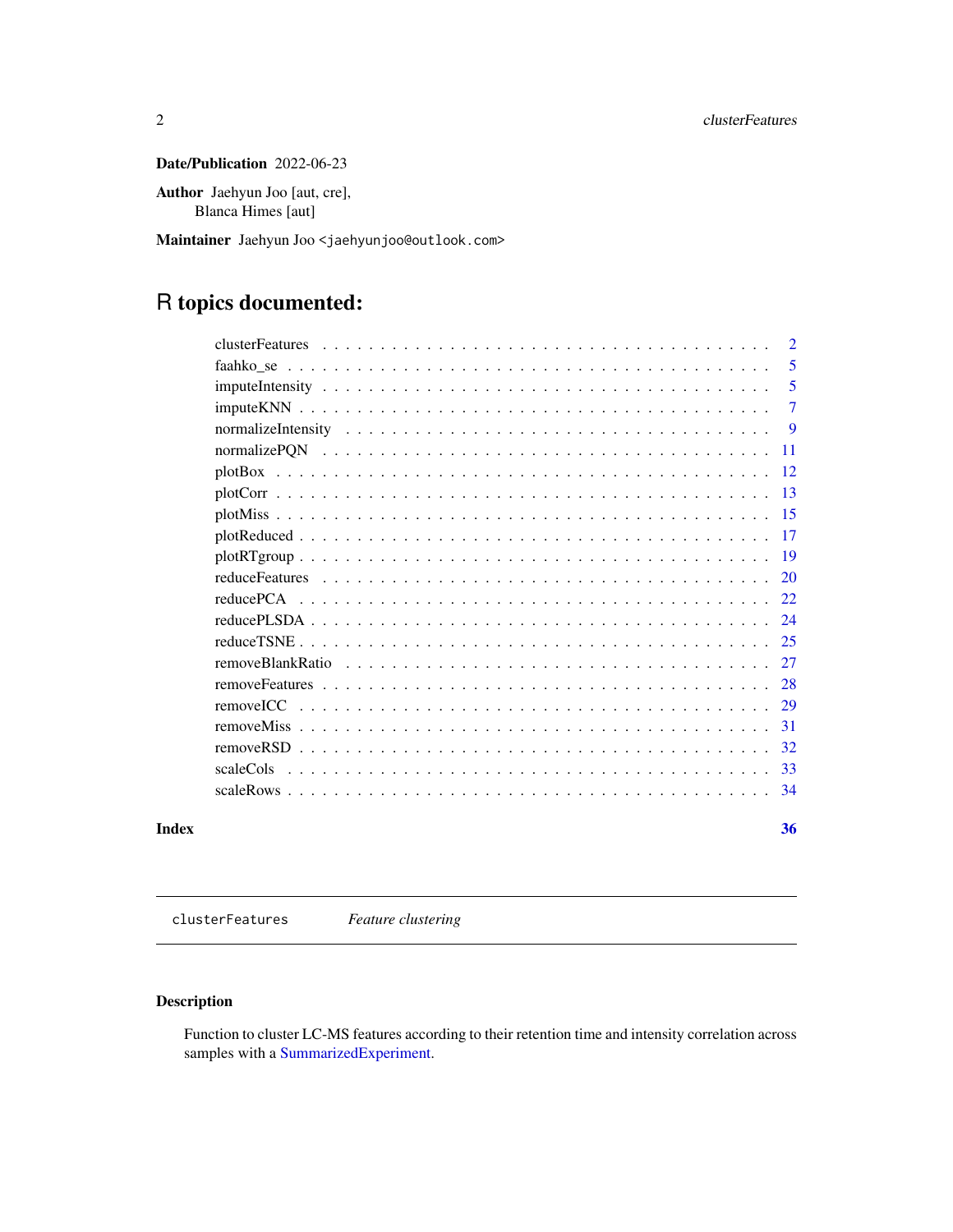### clusterFeatures 3

### Usage

```
clusterFeatures(
  x,
  i,
  rtime_var = "rtime",
  rt\_cut = 10,
  cor_{cut} = 0.7,
  rt_grouping = c("hclust", "closest", "consecutive"),
  cor_grouping = c("louvain", "SimilarityMatrix", "connected", "none"),
  cor_use = c("everything", "all.obs", "complete.obs", "na.or.complete",
    "pairwise.complete.obs"),
  cor_method = c("pearson", "kendall", "spearman"),
  log2 = FALSE,hclust_linkage = "complete"
```
### Arguments

)

| X            | A SummarizedExperiment object.                                                                                            |
|--------------|---------------------------------------------------------------------------------------------------------------------------|
| i            | A string or integer value specifying which assay values to use.                                                           |
| rtime_var    | A string specifying the names of variable containing a numeric vector of reten-<br>tion times in $rowData(x)$ .           |
| rt_cut       | A numeric value specifying a cut-off for the retention-time based feature group-<br>ing.                                  |
| cor_cut      | A numeric value specifying a cut-off for the correlation-based feature grouping.                                          |
| rt_grouping  | A string specifying which method to use for the retention-time based feature<br>grouping.                                 |
| cor_grouping | A string specifying which method to use for the correlation-based feature group-<br>ing.                                  |
| cor_use      | A string specifying which method to compute correlations in the presence of<br>missing values. Refer to ?cor for details. |
| cor_method   | A string specifying which correlation coefficient is to be computed. See ?cor<br>for details.                             |
| log2         | A logical specifying whether feature intensities need to be log2-transformed<br>before calculating a correlation matrix.  |
|              |                                                                                                                           |

### hclust\_linkage A string specifying the linkage method to be used when rt\_grouping is "hclust".

### Details

For soft ionization methods (e.g., LC/ESI-MS) commonly used in metabolomics, one or more ions could be generated from an individual compound upon ionization. The redundancy of feature data needs to be addressed since we typically interested in compounds rather than different ion species. This function attempts to identify a group of features from the same compound with the following steps:

1. Features are grouped by their retention times to identify co-eluting compounds.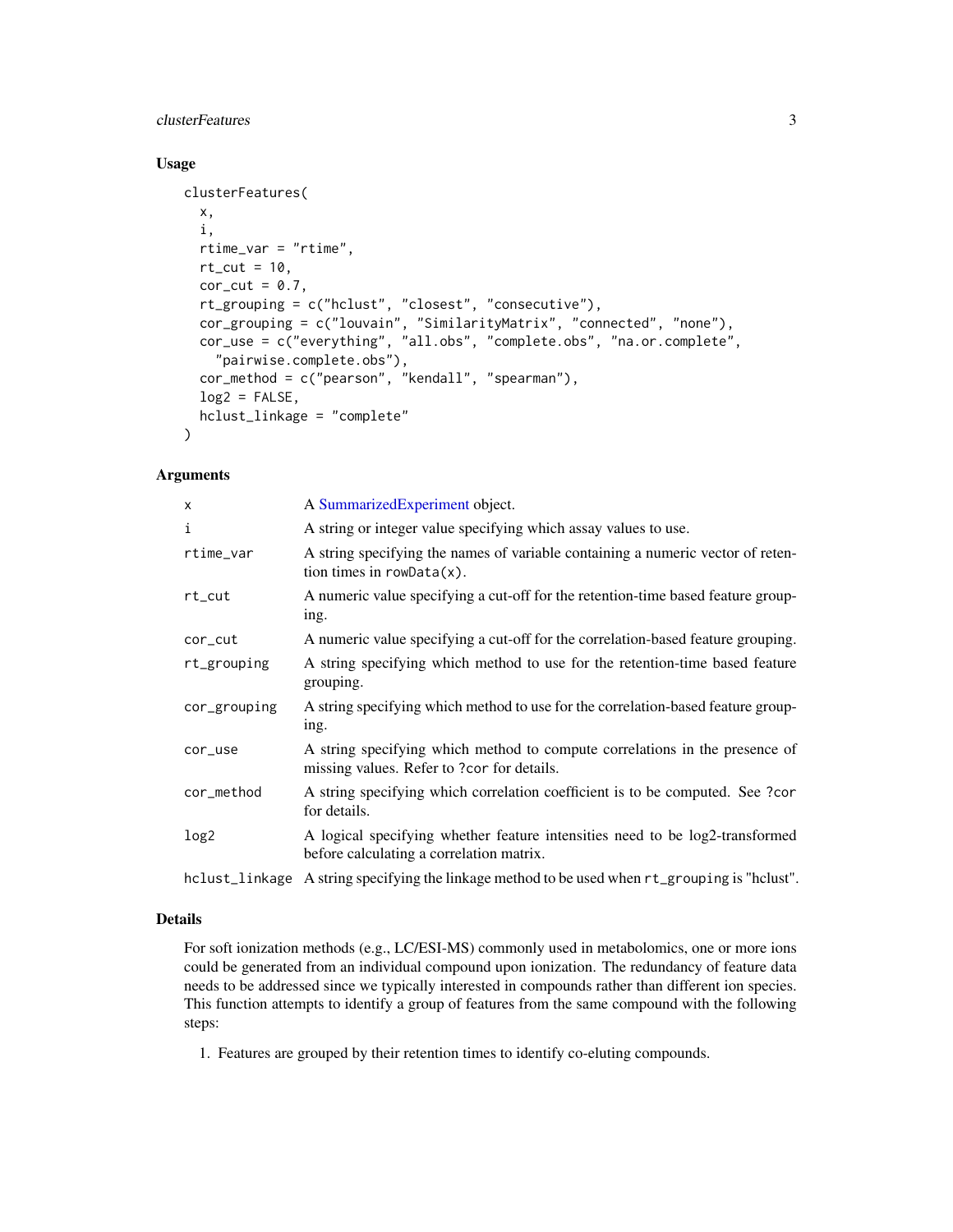<span id="page-3-0"></span>2. For each retention time-based group, features are further clustered by patterns of the intensity correlations across samples to identify a subset of features from the same compound.

The retention time-based grouping is performed using either a hierarchical clustering via [hclust](#page-0-0) or the methods available in the MsFeatures package via [MsFeatures::groupClosest](#page-0-0) and [MsFea](#page-0-0)[tures::groupConsecutive.](#page-0-0) For the rt\_grouping = "hclust", by default, complete-linkage clustering is conducted using the Manhattan distance (i.e., difference in retention times) where the distance between two clusters is defined as the difference in retention times between the farthest pair of elements in the two clusters. Group memberships are assigned by specifying the cut height for the distance metric. Other linkage methods can be specified with hclust\_linkage. Please refer to ?hclust for details. For the "closest" and "consecutive", please refer to ?MsFeatures::groupClosest and ?MsFeatures::groupConsecutive for the details of algorithms.

For the correlation-based grouping, cor\_grouping = "connected" creates a undirected graph using feature correlations as an adjacency matrix (i.e., correlations serve as edge weights). The edges whose weights are below the cut-off specified by cor\_cut will be removed from the graph, separating features into several disconnected subgroups. Features in the same subgroup will be assigned to the same feature cluster. For the "louvain", the function further applies the Louvain algorithm to the graph in order to identify densely connected features via [igraph::cluster\\_louvain.](#page-0-0) For the "SimilarityMatrix", [MsFeatures::groupSimilarityMatrix](#page-0-0) is used for feature grouping. Please refer to ?MsFeatures::groupSimilarityMatrix for the details of algorithm.

#### Value

A [SummarizedExperiment](#page-0-0) object with the grouping results added to columns "rtime\_group" (initial grouping on retention times) and "feature\_group" in its rowData.

#### References

Johannes Rainer (2022). MsFeatures: Functionality for Mass Spectrometry Features. R package version 1.3.0. 'https://github.com/RforMassSpectrometry/MsFeatures

Vincent D. Blondel, Jean-Loup Guillaume, Renaud Lambiotte, Etienne Lefebvre: Fast unfolding of communities in large networks. J. Stat. Mech. (2008) P10008

Csardi G, Nepusz T: The igraph software package for complex network research, InterJournal, Complex Systems 1695. 2006. https://igraph.org

#### See Also

See [hclust,](#page-0-0) [cutree,](#page-0-0) [MsFeatures::groupClosest,](#page-0-0) [MsFeatures::groupConsecutive,](#page-0-0) [MsFeatures::groupSimilarityMatrix,](#page-0-0) and [igraph::cluster\\_louvain](#page-0-0) for the underlying functions that do work.

See [plotRTgroup](#page-18-1) to visualize the grouping result.

```
data(faahko_se)
```

```
se <- clusterFeatures(faahko_se, i = "knn_vsn", rtime_var = "rtmed")
rowData(se)[, c("rtmed", "rtime_group", "feature_group")]
```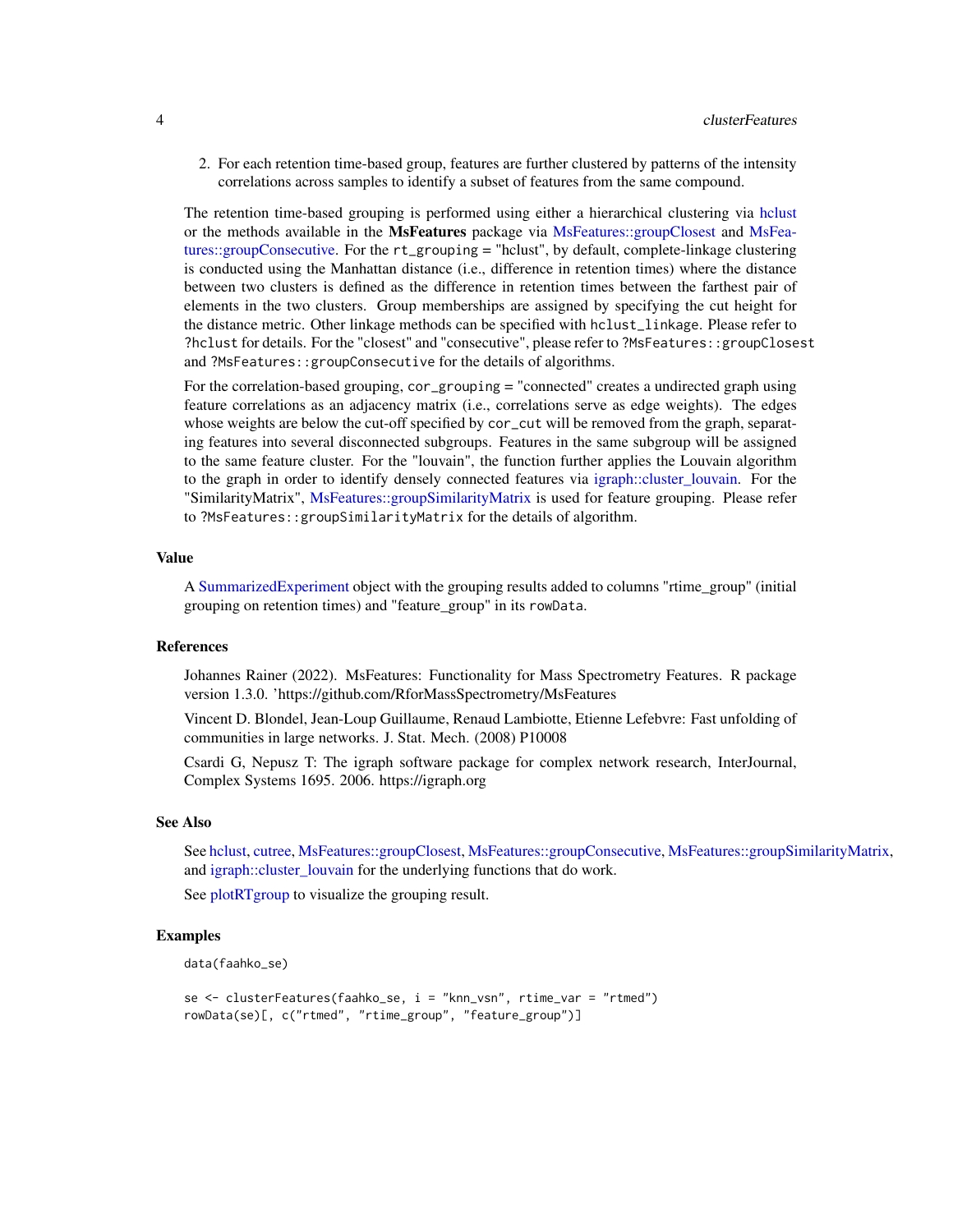<span id="page-4-0"></span>

A [SummarizedExperiment](#page-0-0) object containing FAAH knockout LC/MS feature intensity data from the faahKO package created using the faahko3 data.

#### Usage

```
data(faahko_se)
```
### Format

An object of class SummarizedExperiment with 206 rows and 12 columns.

### References

Colin A. Smith (2021). faahKO: Saghatelian et al. (2004) FAAH knockout LC/MS data. R package version 1.32.0. http://dx.doi.org/10.1021/bi0480335

#### Examples

data(faahko\_se)

<span id="page-4-1"></span>imputeIntensity *Imputation methods*

### Description

Performs a variety of data imputation methods on a matrix-like object or [SummarizedExperiment](#page-0-0) object. The methods include k-Nearest Neighbors (kNN), Random Forest (RF), and many others from the [MsCoreUtils::impute\\_matrix.](#page-0-0) See the details below.

### Usage

```
## S4 method for signature 'ANY'
imputeIntensity(
 x,
 method = c("knn", "rf", "bpca", "QRILC", "MLE", "MinDet", "MinProb", "min", "zero",
    "mixed", "nbavg", "with", "none"),
  ...
)
## S4 method for signature 'SummarizedExperiment'
imputeIntensity(
```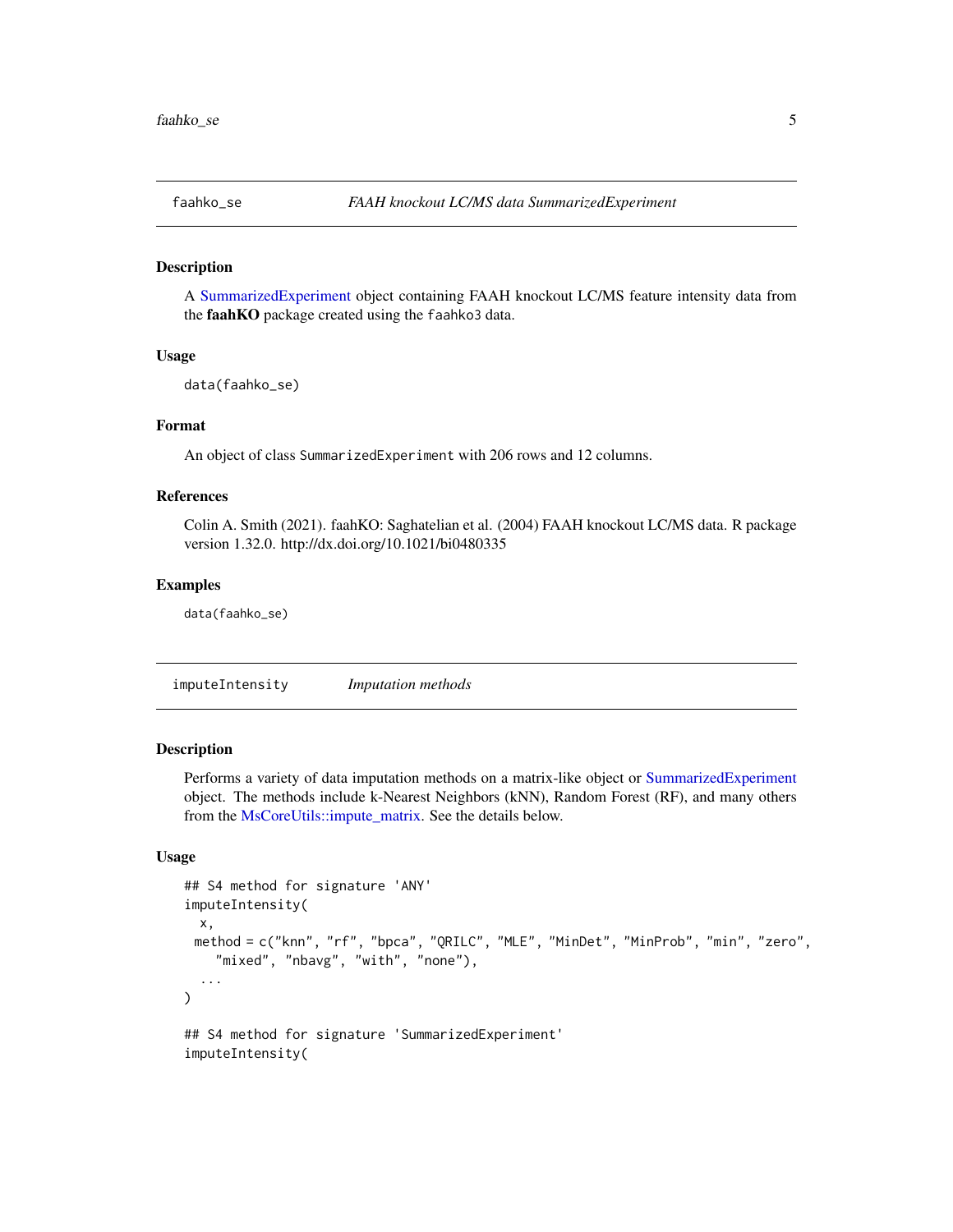```
x,
 method = c("knn", "rf", "bpca", "QRILC", "MLE", "MinDet", "MinProb", "min", "zero",
    "mixed", "nbavg", "with", "none"),
 i,
 name,
  ...
)
```
### Arguments

| x        | A matrix-like object or SummarizedExperiment object.                                                                                                                                                     |
|----------|----------------------------------------------------------------------------------------------------------------------------------------------------------------------------------------------------------|
| method   | A string specifying which imputation method to use.                                                                                                                                                      |
| $\cdots$ | Arguments passed to a specific imputation method.                                                                                                                                                        |
| i        | A string or integer value specifying which assay values to use when x is a Sum-<br>marizedExperiment object.                                                                                             |
| name     | A string specifying the name to be used to store the imputed intensities in x<br>when x is a Summarized Experiment object. If not specified, a matrix containing<br>the imputed intensities is returned. |

### Details

The method argument can be one of "knn", "rf", "bpca", "QRILC", "MLE", "MinDet", "MinProb", "min", "zero", "mixed", "nbavg", "with", "none". Please choose one that best describes the nature of missing data. While this function provides several simple imputation methods, they may only work under restrictive assumptions.

- "knn" performs kNN imputation based on the Gower distance or Euclidean distance. See [imputeKNN](#page-6-1) for details.
- "rf" performs random forest imputation using the [missForest::missForest,](#page-0-0) as described in Stekhoven D. J., & Buehlmann, P. (2012). This method is not sensitive to monotonic transformations of the intensity matrix.
- For the other method arguments, please refer to the [MsCoreUtils::impute\\_matrix.](#page-0-0) Briefly,
	- "bpca": Bayesian PCA missing value imputation.
	- "QRILC": Quantile regression approach for the imputation of left-censored missing data.
	- "MLE": Maximum likelihood-based imputation.
	- "MinDet": Deterministic minimal value approach for the imputation of left-censored data.
	- "MinProb": Stochastic minimal value approach for the imputation of left-censored data.
	- "min": Replace the missing values with the smallest non-missing value in the data.
	- "zero": Replace the missing values with 0.
	- "mixed": Mixed imputation applying two methods.
	- "nbavg": Average neighbour imputation for fractions collected along a fractionation/separation gradient.
	- "with": Replace the missing values with a user-provided value.
	- "none": Reserved for the "mixed" method.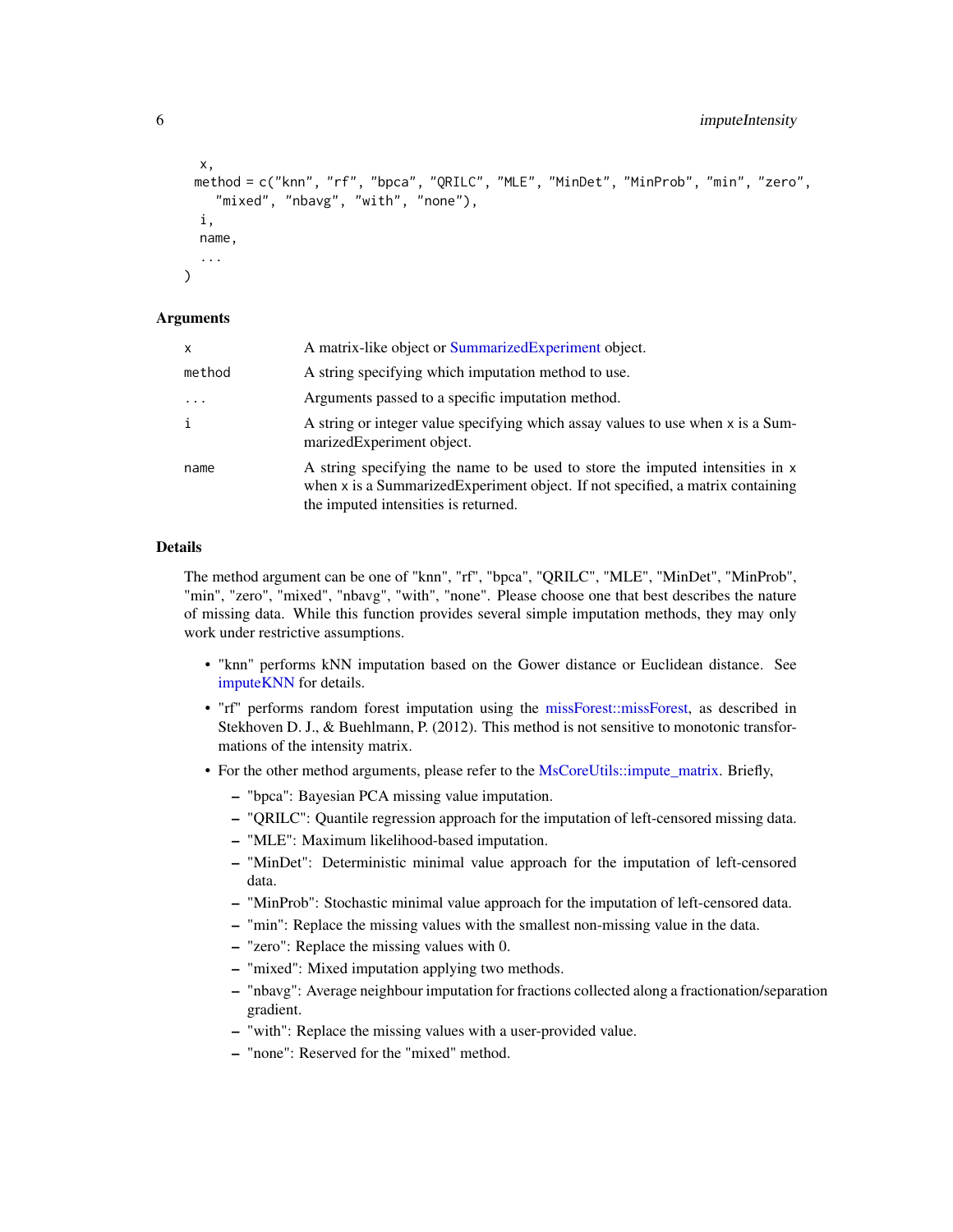### <span id="page-6-0"></span>imputeKNN 7

### Value

A matrix or [SummarizedExperiment](#page-0-0) object of the same dimension as x containing the imputed intensities.

### References

Laurent Gatto, Johannes Rainer and Sebastian Gibb (2021). MsCoreUtils: Core Utils for Mass Spectrometry Data. R package version 1.4.0. https://github.com/RforMassSpectrometry/MsCoreUtils

Stekhoven D. J., & Buehlmann, P. (2012). MissForest - non-parametric missing value imputation for mixed-type data. Bioinformatics, 28(1), 112-118.

### See Also

See [imputeKNN,](#page-6-1) [missForest::missForest,](#page-0-0) and [MsCoreUtils::impute\\_matrix](#page-0-0) for the underlying functions that do work.

### Examples

data(faahko\_se)

```
## SummarizedExperiment object
se \le imputeIntensity(faahko_se, i = "raw", name = "imp1", method = "knn")
assayNames(se)
## Matrix
m \le - assay(faahko_se, i = "raw")imputeIntensity(m, method = "min")
```
<span id="page-6-1"></span>imputeKNN *k-nearest neighbor imputation*

#### Description

Performs k-nearest neighbor (kNN) imputation on a matrix-like object where rows represent features and columns represent samples. This function finds k-nearest neighbors using either Gower distance or Euclidean distance.

#### Usage

```
imputeKNN(
 x,
 k = 10.
  type = c("gower", "euclidean"),
 by = c("feature", "sample"),
  scale = FALSE,
  ...
)
```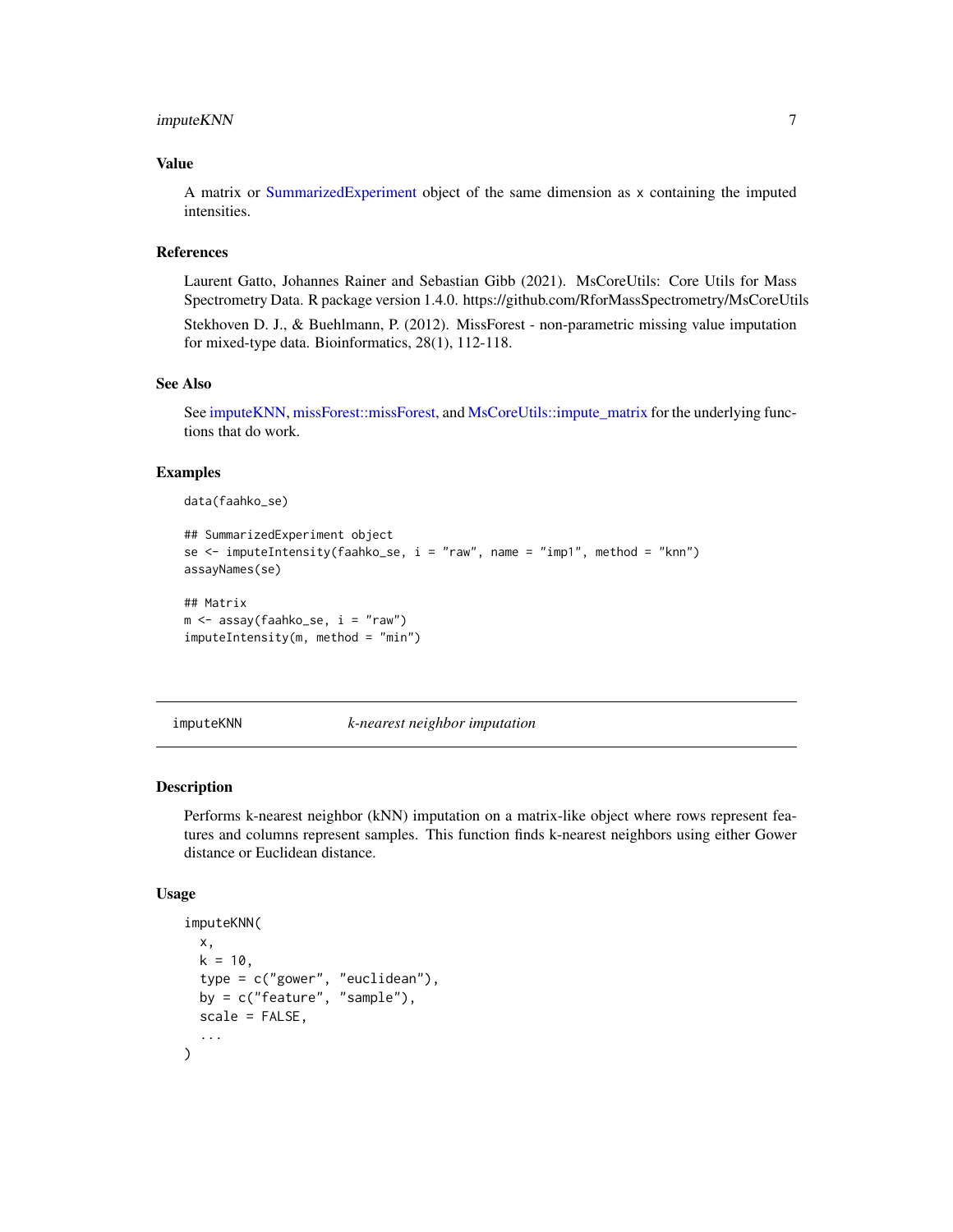#### <span id="page-7-0"></span>**Arguments**

| $\mathsf{x}$ | A matrix-like object.                                                                                                                                                                                 |
|--------------|-------------------------------------------------------------------------------------------------------------------------------------------------------------------------------------------------------|
| k            | An integer specifying the number of nearest neighbors to be used in imputation.                                                                                                                       |
| type         | A string specifying the distance metric to be used. Either "gower" or "eu-<br>clidean".                                                                                                               |
| by           | A string specifying whether the imputation is performed by k-nearest features<br>or by k-nearest samples. Either "feature" or "sample".                                                               |
| scale        | A logical specifying whether x needs to be standardized prior to the imputation<br>when Euclidean distance is used. The imputed values are re-transformed so that<br>they are on the original scales. |
| .            | Arguments passed to VIM:: kNN (Gower distance) or impute::impute.knn (Eu-<br>clidean distance).                                                                                                       |

### Details

The kNN imputation based on Euclidean distance typically requires standardization of input data to avoid variance-based weighting of variables (make variables on similar scales). When Gower distance is used, the imputation can be done with original units (would get the same result with the standardized input on a different scale). The type "gower" utilizes the [VIM::kNN](#page-0-0) and "euclidean" uses the [impute::impute.knn.](#page-0-0)

#### Value

A matrix of the same dimension as x containing the imputed intensities.

### References

Trevor Hastie, Robert Tibshirani, Balasubramanian Narasimhan and Gilbert Chu (2021). impute: impute: Imputation for microarray data. R package version 1.66.0.

Alexander Kowarik, Matthias Templ (2016). Imputation with the R Package VIM. Journal of Statistical Software, 74(7), 1-16. doi:10.18637/jss.v074.i07

#### See Also

See [imputeIntensity](#page-4-1) that provides a [SummarizedExperiment-](#page-0-0)friendly wrapper for this function.

See [VIM::kNN](#page-0-0) and [missForest::missForest](#page-0-0) for the underlying functions that do work.

```
data(faahko_se)
```

```
m <- assay(faahko_se, "raw")
imputeKNN(m)
```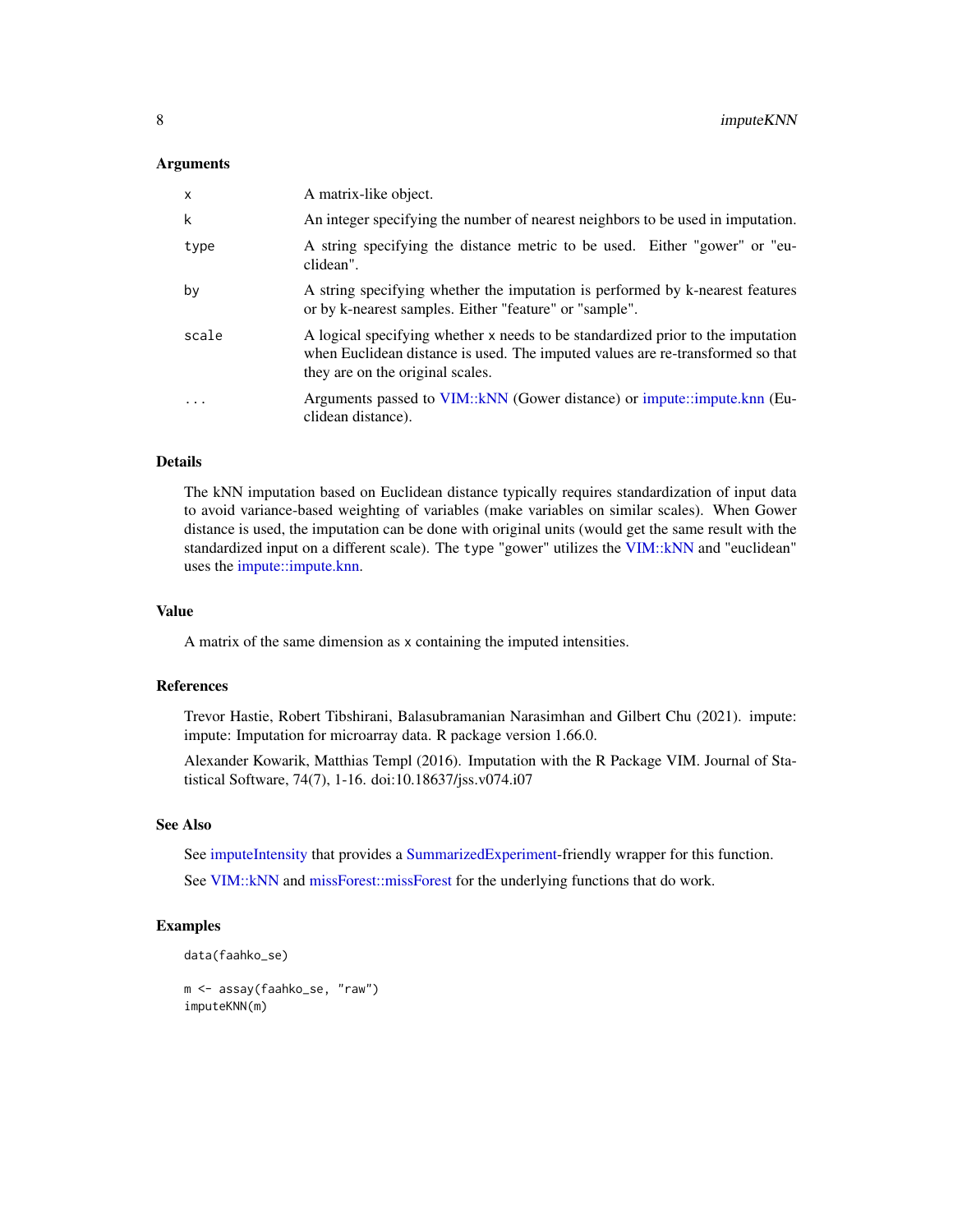<span id="page-8-1"></span><span id="page-8-0"></span>Performs a few data-driven normalization methods on a matrix-like object or [SummarizedExperi](#page-0-0)[ment](#page-0-0) object. The methods include probabilistic quotient normalization (PQN), cyclic loess normalization, feature-based scaling, and many others from the [MsCoreUtils::normalize\\_matrix.](#page-0-0) See the details below.

#### Usage

```
## S4 method for signature 'ANY'
normalizeIntensity(
 x,
 method = c("pqn", "div.sum", "div.mean", "div.median", "div.mad", "center.mean",
    "center.median", "diff.median", "cyclicloess", "vsn", "quantiles",
    "quantiles.robust", "feature.scale"),
  ...
\mathcal{L}## S4 method for signature 'SummarizedExperiment'
normalizeIntensity(
 x,
 method = c("pqn", "div.sum", "div.mean", "div.median", "div.mad", "center.mean",
    "center.median", "diff.median", "cyclicloess", "vsn", "quantiles",
    "quantiles.robust", "feature.scale"),
  i,
 name,
  ...
\lambda
```
### Arguments

| $\mathsf{x}$ | A matrix-like object or Summarized Experiment object.                                                                                                                                                          |
|--------------|----------------------------------------------------------------------------------------------------------------------------------------------------------------------------------------------------------------|
| method       | A string specifying which normalization method to use.                                                                                                                                                         |
|              | Arguments passed to a specific normalization method.                                                                                                                                                           |
| i            | A string or integer value specifying which assay values to use when x is a Sum-<br>marizedExperiment object.                                                                                                   |
| name         | A string specifying the name to be used to store the normalized intensities in x<br>when x is a Summarized Experiment object. If not specified, a matrix containing<br>the normalized intensities is returned. |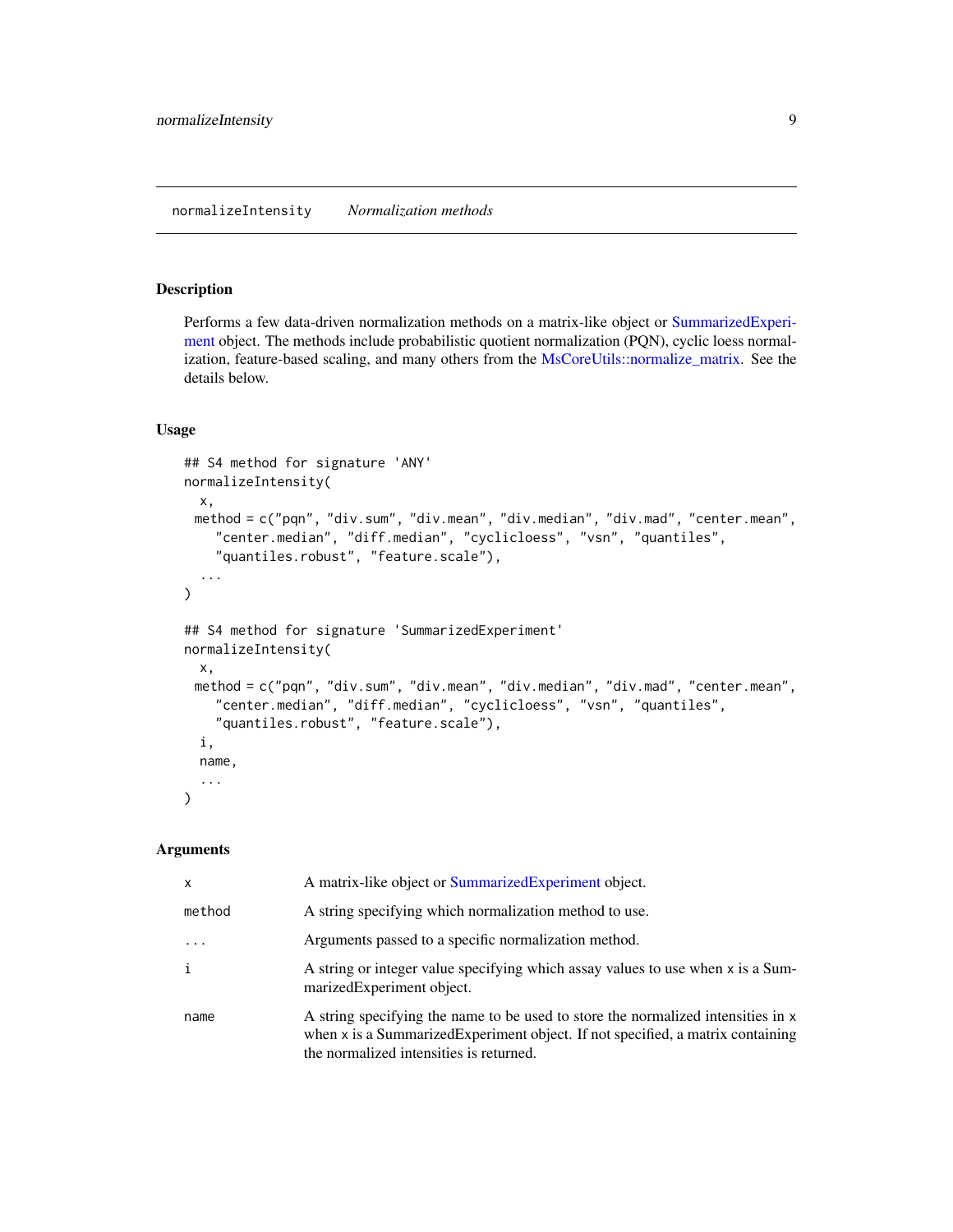### <span id="page-9-0"></span>Details

The method argument can be one of "pqn", "cyclicloess", "vsn", "feature.scale", "div.sum", "div.mean", "div.median", "div.mad", "center.mean", "center.median", "diff.median", "quantiles", and "quantiles.robust".

- "pqn" performs probabilistic quotient normalization, as described in Dieterle et al. (2006). See [normalizePQN](#page-10-1) for details.
- "cyclicloess" performs cyclic LOESS normalization using the [limma::normalizeCyclicLoess.](#page-0-0) The input x is expected to contain log-transformed intensities. See Bolstad et al. (2003) and Ballman et al. (2004) for details. Please use type if you want to specify a cyclic loess method due to a name conflict with the existing argument in this function.
- "vsn" performs variance stabilizing normalization (VSN), as described in Huber et al. (2002). It produces normalized intensities based on a glog (generalized logarithm) scale. See the [vsn::vsn2](#page-0-0) for details.
- "feature.scale" performs feature-based scaling (applied along the rows) as described in van den Berg et al. (2006). See [scaleRows](#page-33-1) for details.
- For "div.sum", "div.mean", "div.median", and "div.mad", the respective sample intensities are divided by the column sums, means, medians, or median absolute deviations. See [scaleCols](#page-32-1) for details.
- "center.mean" and "center.median" center the intensities by subtracting the column means or medians, respectively.
- "diff.median" centers all samples so that they all match the grand median by subtracting the respective columns medians differences to the grand median.
- "quantiles" and "quantiles.robust" perform quantiles normalization, as described in Bolstad et al. (2003). See the [preprocessCore::normalize.quantiles](#page-0-0) and [preprocessCore::normalize.quantiles.robust](#page-0-0) for details.

#### Value

A matrix or [SummarizedExperiment](#page-0-0) object of the same dimension as x containing the normalized intensities.

#### References

Laurent Gatto, Johannes Rainer and Sebastian Gibb (2021). MsCoreUtils: Core Utils for Mass Spectrometry Data. R package version 1.4.0. https://github.com/RforMassSpectrometry/MsCoreUtils

Dieterle F, Ross A, Schlotterbeck G, Senn H. Probabilistic quotient normalization as robust method to account for dilution of complex biological mixtures. Application in 1H NMR metabonomics. Anal Chem. 2006 Jul 1;78(13):4281-90. doi: 10.1021/ac051632c. PMID: 16808434.

Ritchie ME, Phipson B, Wu D, Hu Y, Law CW, Shi W, Smyth GK. limma powers differential expression analyses for RNA-sequencing and microarray studies. Nucleic Acids Res. 2015 Apr 20;43(7):e47. doi: 10.1093/nar/gkv007. Epub 2015 Jan 20. PMID: 25605792; PMCID: PMC4402510.

Bolstad BM, Irizarry RA, Astrand M, Speed TP. A comparison of normalization methods for high density oligonucleotide array data based on variance and bias. Bioinformatics. 2003 Jan 22;19(2):185-93. doi: 10.1093/bioinformatics/19.2.185. PMID: 12538238.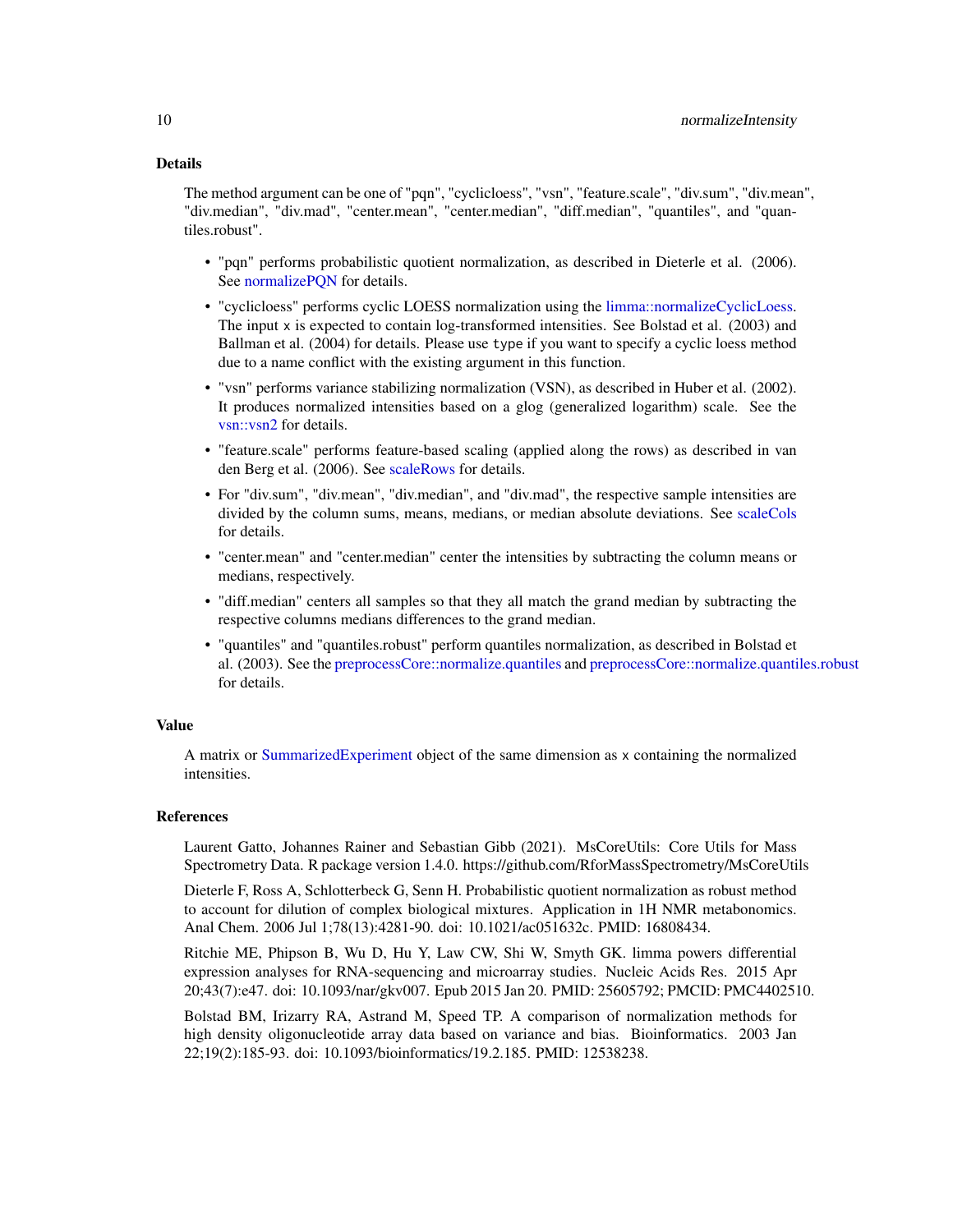#### <span id="page-10-0"></span>normalizePQN 11

Ballman KV, Grill DE, Oberg AL, Therneau TM. Faster cyclic loess: normalizing RNA arrays via linear models. Bioinformatics. 2004 Nov 1;20(16):2778-86. doi: 10.1093/bioinformatics/bth327. Epub 2004 May 27.

Huber W, von Heydebreck A, Sültmann H, Poustka A, Vingron M. Variance stabilization applied to microarray data calibration and to the quantification of differential expression. Bioinformatics. 2002;18 Suppl 1:S96-104. doi: 10.1093/bioinformatics/18.suppl\_1.s96. PMID: 12169536.

van den Berg RA, Hoefsloot HC, Westerhuis JA, Smilde AK, van der Werf MJ. Centering, scaling, and transformations: improving the biological information content of metabolomics data. BMC Genomics. 2006 Jun 8;7:142. doi: 10.1186/1471-2164-7-142. PMID: 16762068; PMCID: PMC1534033.

### See Also

See [normalizePQN,](#page-10-1) [scaleRows,](#page-33-1) [scaleCols,](#page-32-1) [limma::normalizeCyclicLoess,](#page-0-0) and [MsCoreUtils::normalize\\_matrix](#page-0-0) for the underlying functions that do the work.

### Examples

```
data(faahko_se)
```

```
## SummarizedExperiment object
se <- normalizeIntensity(faahko_se, i = "knn", name = "knn_pqn",
                         method = "pqn")assayNames(se)
##' ## Matrix
m <- assay(faahko_se, "knn")
normalizeIntensity(m, method = "feature.scale", type = "pareto")
```
<span id="page-10-1"></span>normalizePQN *Probabilistic quotient normalization (PQN)*

#### Description

Performs probabilistic quotient normalization (PQN) on a matrix-like object where rows present features and columns represent samples.

#### Usage

 $normalizePQN(x, ref_samples = NULL, min_frac = 0.5, type = c("median", "mean"))$ 

### **Arguments**

|             | A matrix-like object.                                                                                                                                                                                          |
|-------------|----------------------------------------------------------------------------------------------------------------------------------------------------------------------------------------------------------------|
| ref_samples | A vector of sample names or column indices specifying reference samples for<br>the calculation of quotients. Must be a subset of colnames $(x)$ if it is a character<br>vector. If NULL, all samples are used. |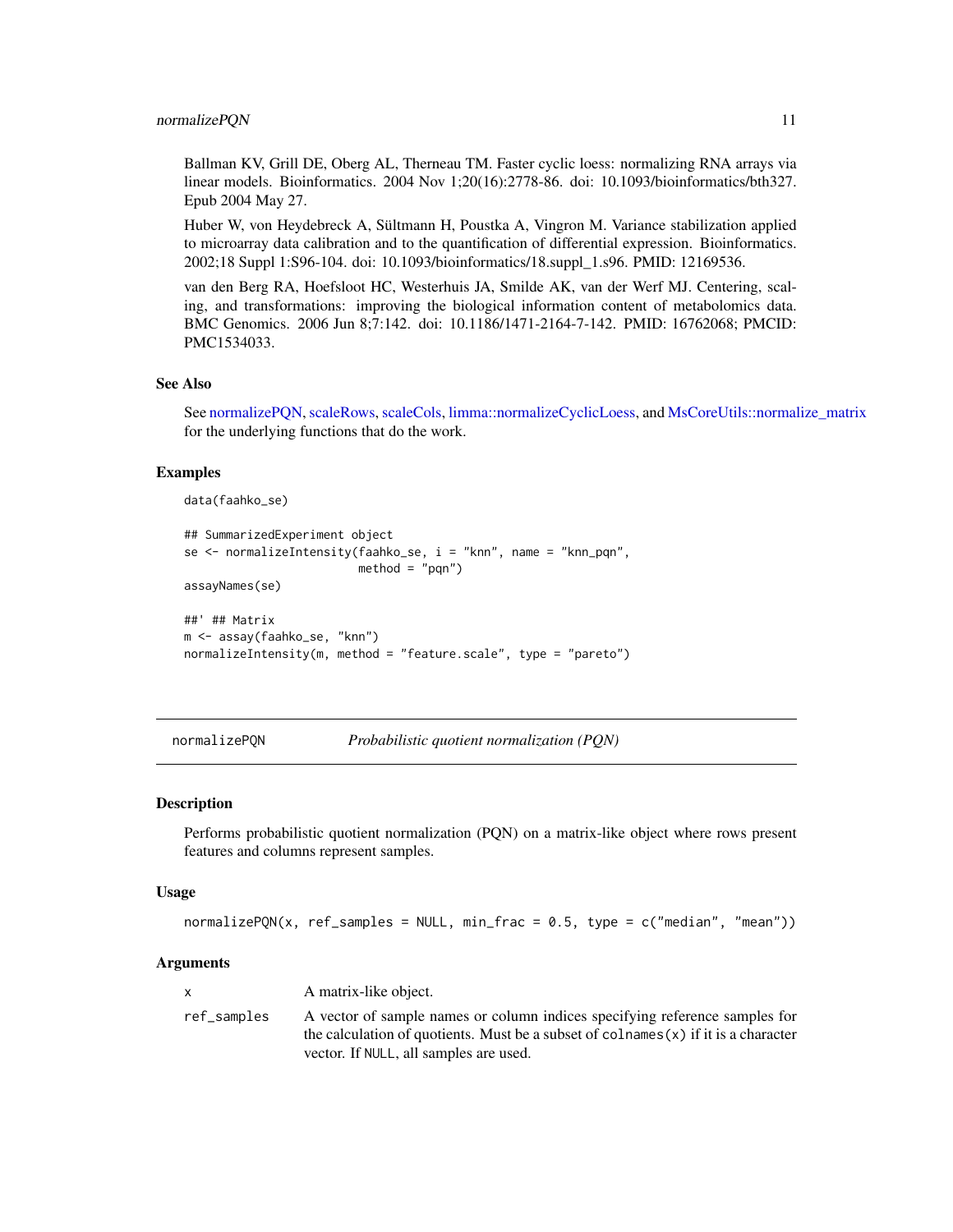<span id="page-11-0"></span>12 plotBox

| min frac | A numeric value between 0 and 1 specifying a minimum proportion of reference<br>samples for features to be included in the calculation of a reference spectrum. |
|----------|-----------------------------------------------------------------------------------------------------------------------------------------------------------------|
| type     | A method to compute a reference spectrum. Either "median" or "mean".                                                                                            |

### Details

For the calculation of quotients, a reference spectrum needs to be obtained from a median or mean spectrum based on all spectra of the study or a subset of the study. Feature intensities are normalized by the median of quotients. See Dieterle et al. (2006) for details.

### Value

A matrix of the same dimension as x containing the normalized intensities.

#### References

Dieterle F, Ross A, Schlotterbeck G, Senn H. Probabilistic quotient normalization as robust method to account for dilution of complex biological mixtures. Application in 1H NMR metabonomics. Anal Chem. 2006 Jul 1;78(13):4281-90. doi: 10.1021/ac051632c. PMID: 16808434.

### See Also

See [normalizeIntensity](#page-8-1) that provides a [SummarizedExperiment-](#page-0-0)friendly wrapper for this function.

#### Examples

```
data(faahko_se)
```

```
m <- assay(faahko_se, "knn")
normalizePQN(m)
```
plotBox *Box plot*

### Description

Produces a box-and-whisker plot with a [SummarizedExperiment](#page-0-0) or matrix-like object where rows represent features and columns represent samples.

### Usage

```
plotBox(x, i, group, log2 = FALSE, violin = FALSE, ylab = "Intensity")
```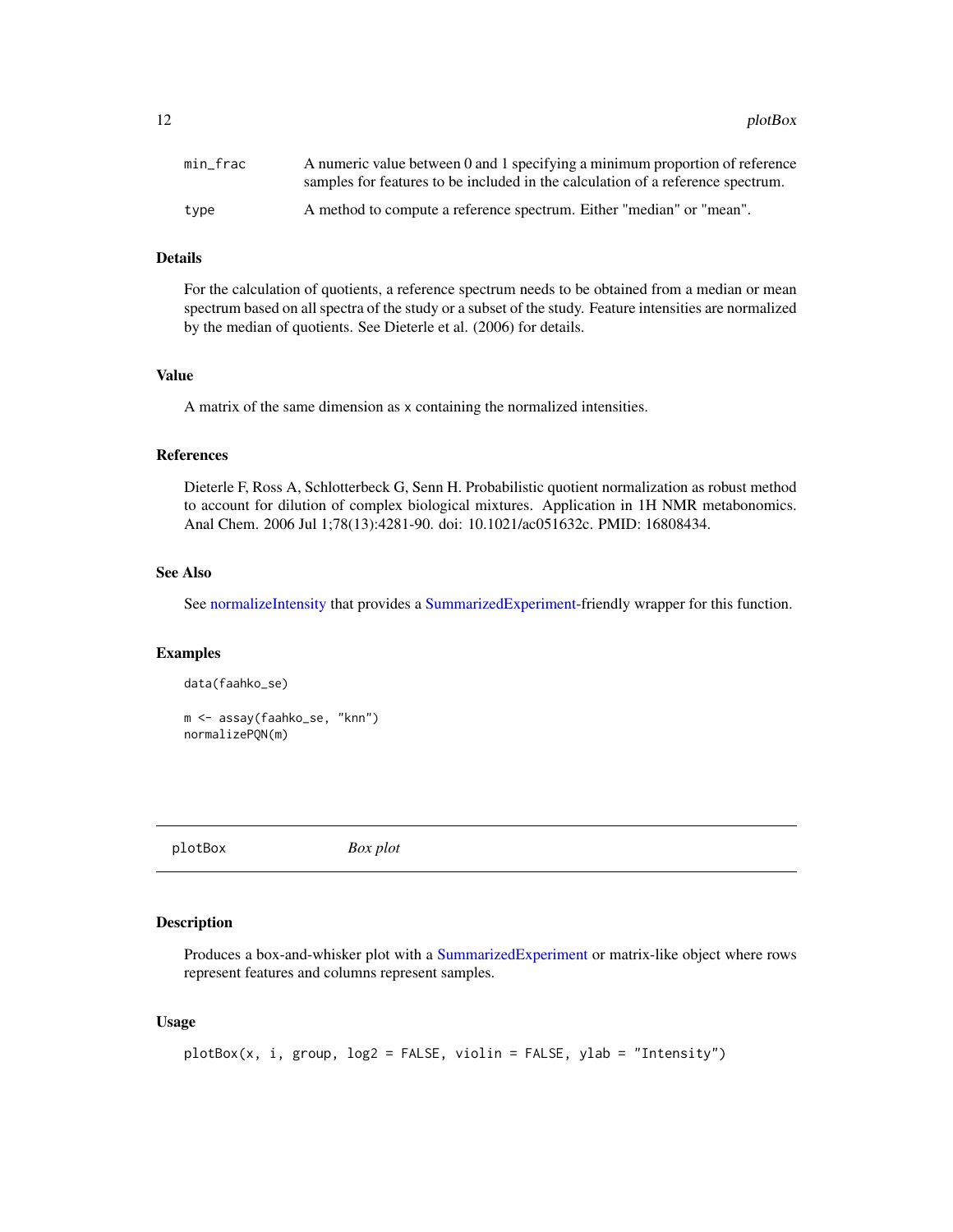#### <span id="page-12-0"></span>plotCorr and the state of the state of the state of the state of the state of the state of the state of the state of the state of the state of the state of the state of the state of the state of the state of the state of t

### Arguments

| $\mathsf{x}$     | A matrix-like object or SummarizedExperiment object.                                                         |
|------------------|--------------------------------------------------------------------------------------------------------------|
| i                | A string or integer value specifying which assay values to use when x is a Sum-<br>marizedExperiment object. |
| group            | A discrete variable to visualize the grouping structure.                                                     |
| log <sub>2</sub> | A logical specifying whether feature intensities needs to be log2-transformed<br>before visualization.       |
| violin           | A logical specifying whether a violin plot is shown instead of a boxplot.                                    |
| ylab             | A string specifying the title of y-axis.                                                                     |

### Value

A ggplot object.

### Examples

```
data(faahko_se)
## Sample group
g <- colData(faahko_se)$sample_group
## SummarizedExperiment object
plotBox(faahko_se, i = "knn", group = g, log2 = TRUE) # before normalization
## Matrix
m <- assay(faahko_se, "knn_vsn")
plotBox(m, group = g) # after normalization
```
plotCorr *Correlation plot*

### Description

Visualizes correlations between samples or features with a [SummarizedExperiment](#page-0-0) or matrix-like object where rows represent features and columns represent samples. A correlation matrix is visualized using a heatmap with dendrograms.

### Usage

```
plotCorr(
 x,
 i,
 type = c("sample", "feature"),
 log2 = FALSE,use = c("everything", "all.obs", "complete.obs", "na.or.complete",
```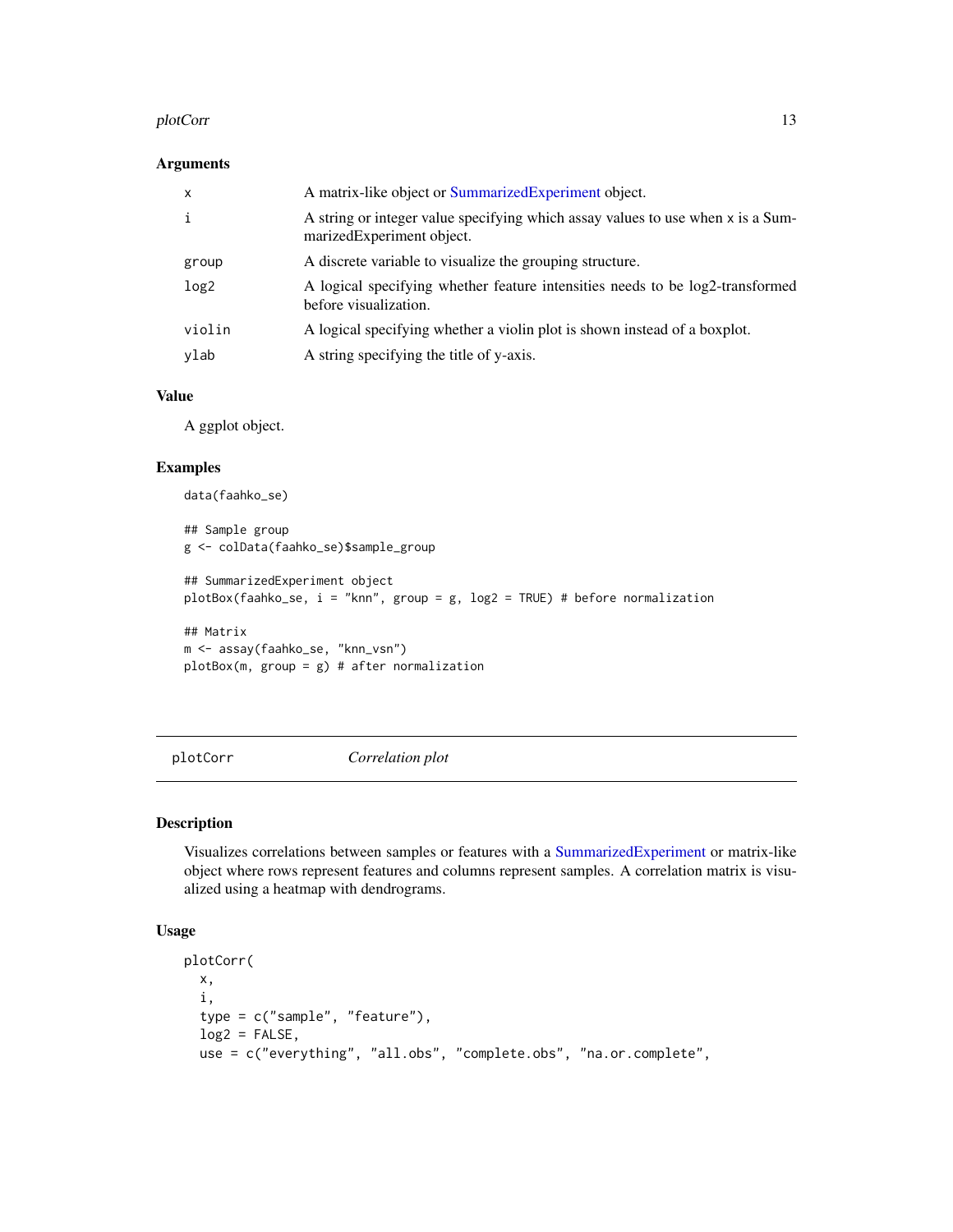```
"pairwise.complete.obs"),
method = c("pearson", "kendall", "spearman"),
dendrogram = TRUE,
colors = viridis::viridis(n = 256, alpha = 1, begin = 0, end = 1, option = "viridis"),label = FALSE,digits = 2,
widths = c(0.8, 0.2),heights = c(0.2, 0.8),
hide_colorbar = FALSE,
showticklabels = c(TRUE, TRUE),
row_dend_left = FALSE,
k_{row} = 1,
k_{col} = 1,
...
```
### Arguments

 $\mathcal{L}$ 

| X                | A matrix-like object or SummarizedExperiment object.                                                                                                                                                    |
|------------------|---------------------------------------------------------------------------------------------------------------------------------------------------------------------------------------------------------|
| i                | A string or integer value specifying which assay values to use when x is a Sum-<br>marizedExperiment object.                                                                                            |
| type             | A string specifying whether a correlation matrix is computed based on samples<br>or features.                                                                                                           |
| log <sub>2</sub> | A logical specifying whether feature intensities needs to be log2-transformed<br>before calculating a correlation matrix.                                                                               |
| use              | A string specifying which method to compute correlations in the presence of<br>missing values. Refer to ?cor for details.                                                                               |
| method           | A string specifying which correlation coefficient is to be computed. See ?cor<br>for details.                                                                                                           |
| dendrogram       | A logical specifying whether dendogram is computed and reordering is per-<br>formed.                                                                                                                    |
| colors           | A vector of colors for the heatmap.                                                                                                                                                                     |
| label            | A logical specifying whether cell values are shown.                                                                                                                                                     |
| digits           | A numeric value specifying the desired number of digits when label = TRUE.                                                                                                                              |
| widths           | A numeric vectors specifying relative widths of heatmap and dendrogram.                                                                                                                                 |
| heights          | A numeric vectors specifying relative heights of heatmap and dendrogram.                                                                                                                                |
| hide_colorbar    | A logical specifying whether the color bar (legend) is hidden.                                                                                                                                          |
| showticklabels   | A logical vector of length 2 (x-axis, y-axis) specifying whether the ticks are<br>removed from the sides of the plot.                                                                                   |
| row_dend_left    | A logical controlling whether the row dendrogram is placed on the left on the<br>plot.                                                                                                                  |
| k_row            | A numeric value specifying the desired number of groups by which to color the<br>dendrogram's branches in the rows. If NA, then dendextend::find k is used to<br>deduce the optimal number of clusters. |

<span id="page-13-0"></span>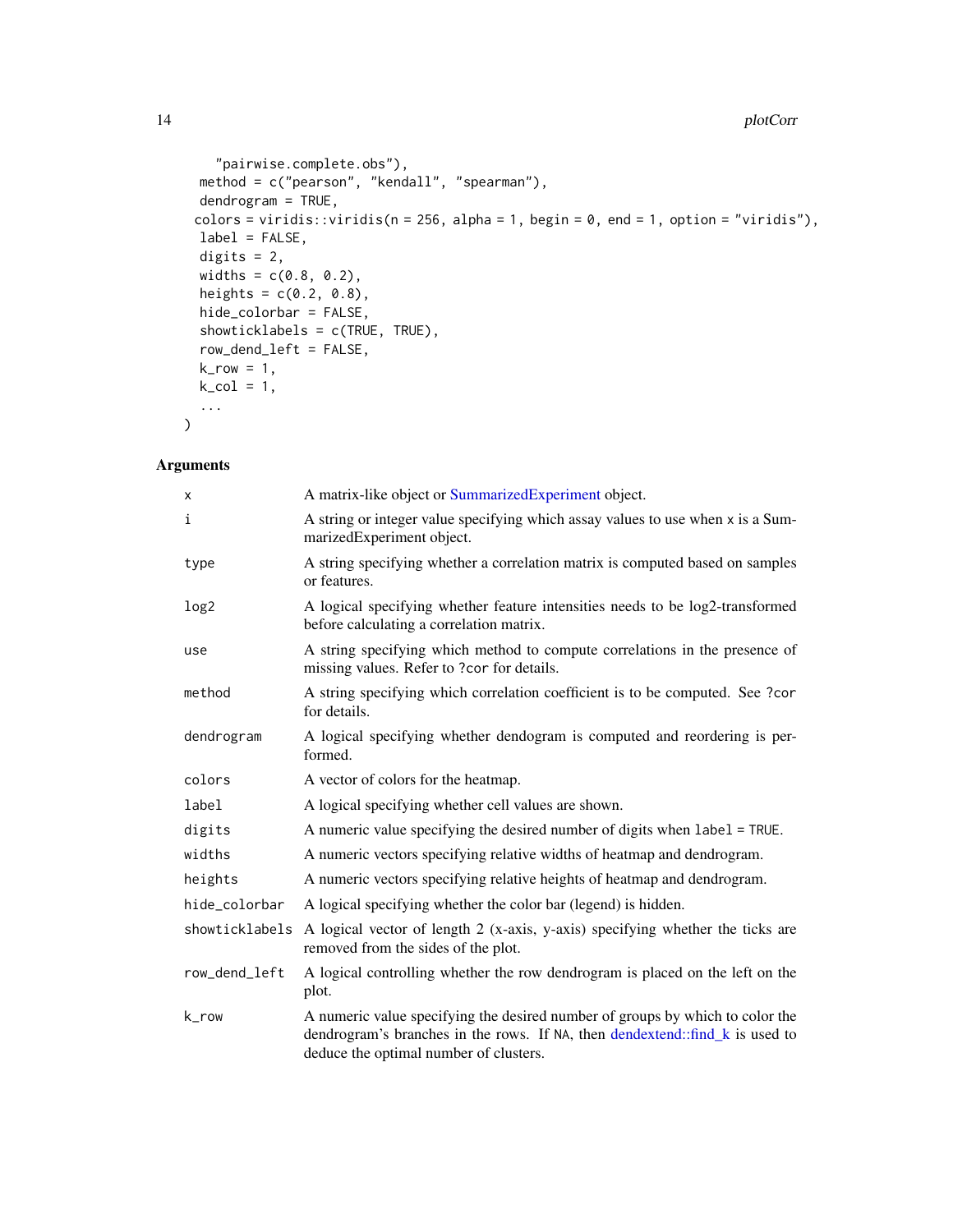#### <span id="page-14-0"></span>plotMiss and the state of the state of the state of the state of the state of the state of the state of the state of the state of the state of the state of the state of the state of the state of the state of the state of t

| k_col   | A numeric value specifying the desired number of groups by which to color the |
|---------|-------------------------------------------------------------------------------|
|         | dendrogram's branches in the columns. If NA, then dendextend: find k is used  |
|         | to deduce the optimal number of clusters.                                     |
| $\cdot$ | Additional arguments passed to heatmaply::heatmaply.                          |

### Value

A patchwork object of aligned ggplots.

### References

Tal Galili, Alan O'Callaghan, Jonathan Sidi, Carson Sievert; heatmaply: an R package for creating interactive cluster heatmaps for online publishing, Bioinformatics, btx657, https://doi.org/10.1093/bioinformatics/btx657

#### Examples

```
data(faahko_se)
## Sample group
g <- colData(faahko_se)$sample_group
## SummarizedExperiment object
plotCorr(faahko_se, i = "knn_vsn", method = "spearman", k_col = 4)
## Matrix
m <- assay(faahko_se, "knn_vsn")
plotCorr(m[1:50, ], type = "feature", method = "spearman")
```
plotMiss *Missing value plot*

#### Description

Visualizes missing values with a [SummarizedExperiment](#page-0-0) object or matrix of intensity data where rows represent features and columns represent samples. All values in a data matrix are re-coded (1: missing; 0: non-missing). The right panel displays the amount of missing values in each samples. The left panel displays the pattern of missing values using a heatmap with dendrograms.

#### Usage

```
plotMiss(
  x,
  i,
  group,
 dendrogram_row = TRUE,
  dendrogram_col = FALSE,
  colors = viridis::viridis(2),
```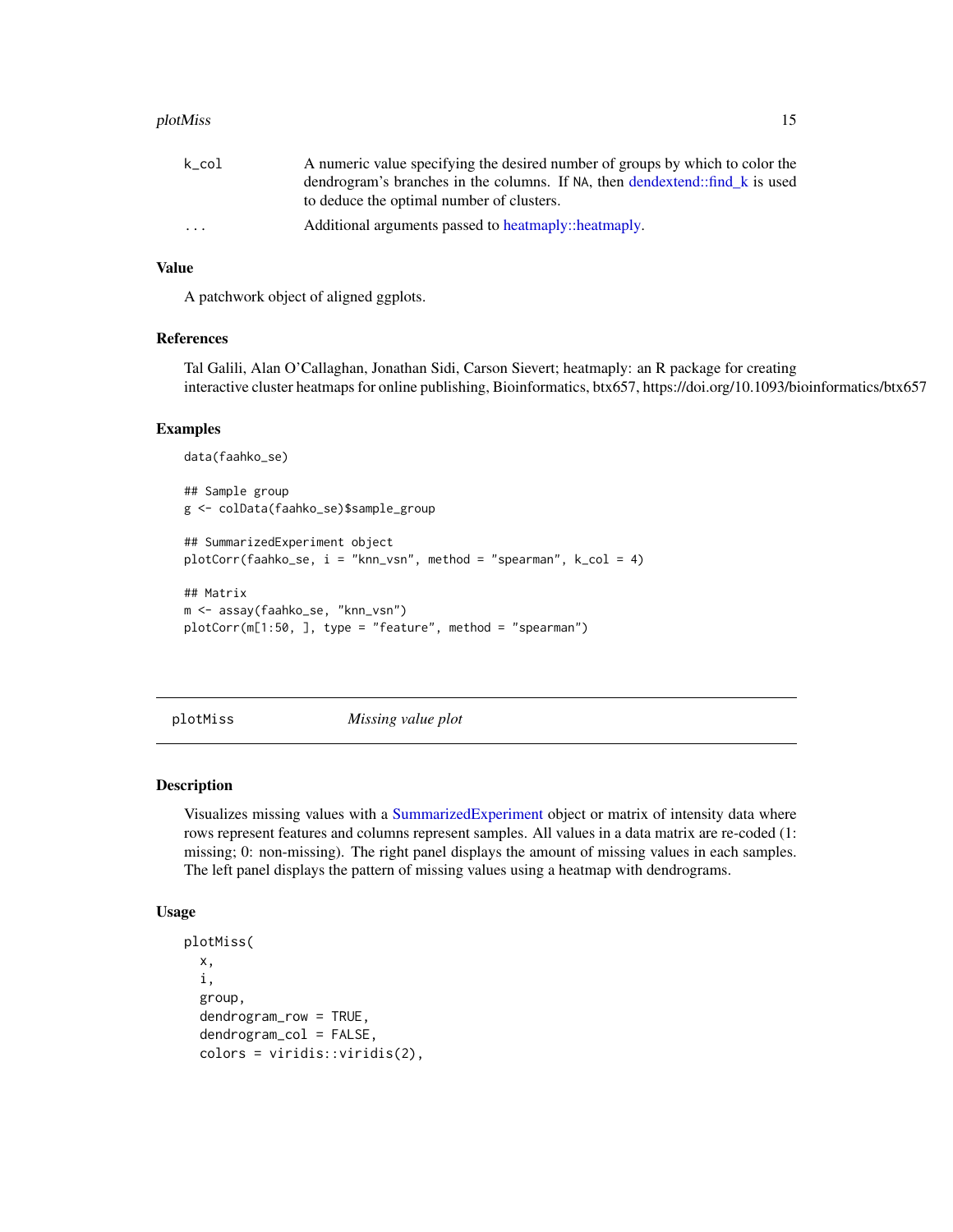```
hide_colorbar = TRUE,
showticklabels = c(TRUE, FALSE),
row_dend_left = FALSE,
k_{r}row = 1,
k_{col} = 1,
...
```
### Arguments

)

| X              | A matrix-like object or SummarizedExperiment object.                                                                                                                                                       |
|----------------|------------------------------------------------------------------------------------------------------------------------------------------------------------------------------------------------------------|
| i              | A string or integer value specifying which assay values to use when x is a Sum-<br>marizedExperiment object.                                                                                               |
| group          | A discrete variable to change colors of the barplot by sample groups.                                                                                                                                      |
|                | dendrogram_row A logical specifying whether dendogram is computed and reordering is per-<br>formed based on rows.                                                                                          |
|                | dendrogram_col A logical specifying whether dendogram is computed and reordering is per-<br>formed based on columns.                                                                                       |
| colors         | A vector of colors for the heatmap.                                                                                                                                                                        |
| hide_colorbar  | A logical specifying whether the color bar (legend) in the heatmap is hidden.                                                                                                                              |
| showticklabels | A logical vector of length 2 (x-axis, y-axis) specifying whether the ticks are<br>removed from the sides of the heatmap.                                                                                   |
| row_dend_left  | A logical controlling whether the row dendrogram is placed on the left on the<br>heatmap.                                                                                                                  |
| k_row          | A numeric value specifying the desired number of groups by which to color the<br>dendrogram's branches in the rows. If NA, then dendextend: find k is used to<br>deduce the optimal number of clusters.    |
| $k\_{col}$     | A numeric value specifying the desired number of groups by which to color the<br>dendrogram's branches in the columns. If NA, then dendextend::find_k is used<br>to deduce the optimal number of clusters. |
| $\cdots$       | Additional arguments passed to heatmaply::heatmaply.                                                                                                                                                       |

### Value

A patchwork object of aligned ggplots

### References

Tal Galili, Alan O'Callaghan, Jonathan Sidi, Carson Sievert; heatmaply: an R package for creating interactive cluster heatmaps for online publishing, Bioinformatics, btx657, https://doi.org/10.1093/bioinformatics/btx657

### Examples

data(faahko\_se)

## Sample group

<span id="page-15-0"></span>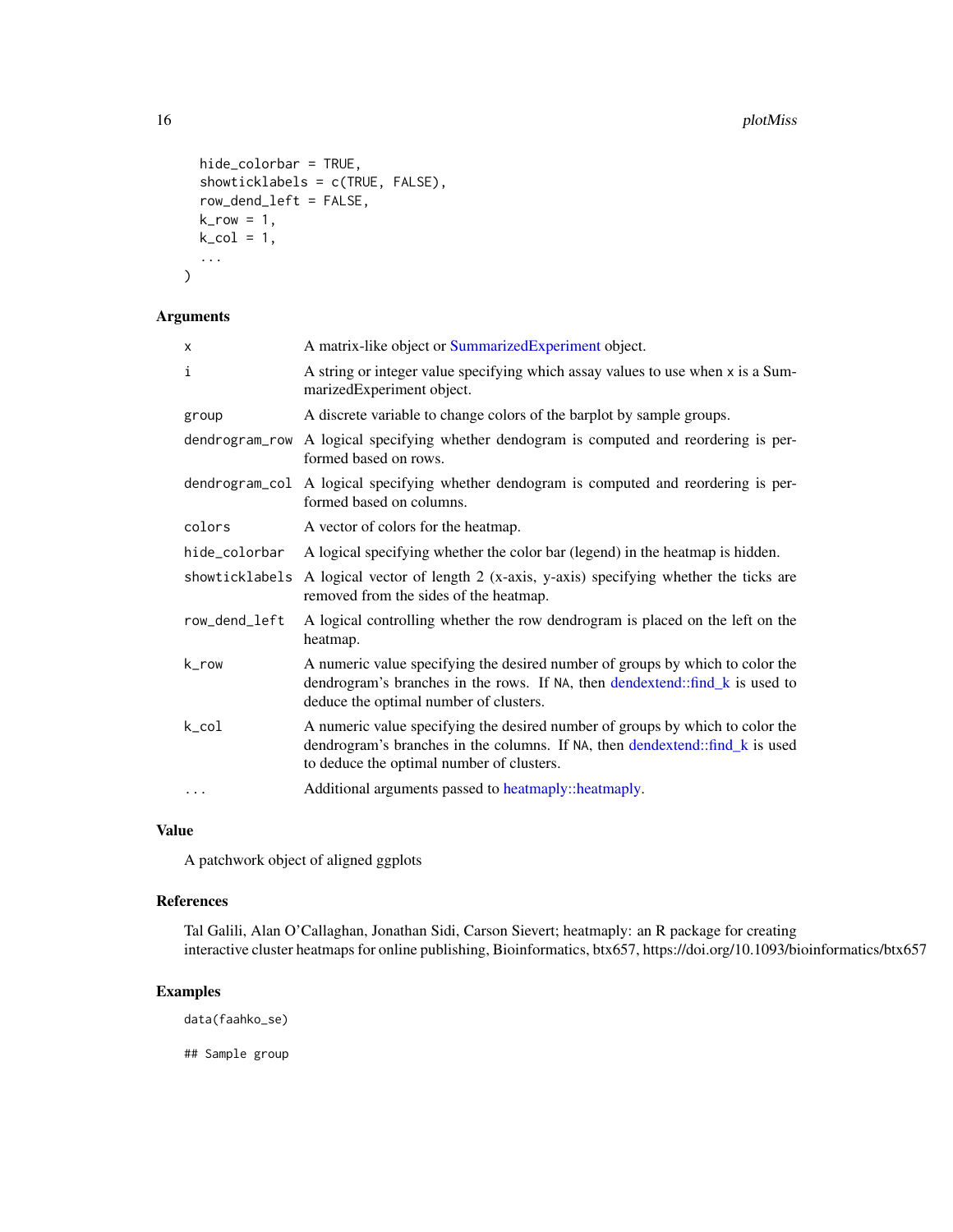### <span id="page-16-0"></span>plotReduced 17

```
g <- colData(faahko_se)$sample_group
## SummarizedExperiment object
plotMiss(faahko_se, i = 1, group = g)## Matrix
m <- assay(faahko_se, i = 1)
plotMiss(m, group = g, dendrogram_col = TRUE)
```
<span id="page-16-1"></span>

plotReduced *Score plot of dimension-reduced data*

### Description

Function to visualize dimension-reduced data matrices mainly produced by [reduceFeatures,](#page-19-1) including reduced.pca, reduced.tsne, and reduced.plsda objects (or a matrix with the same structure).

#### Usage

```
plotReduced(
  x,
  comp = c(1, 2),
  biplot = FALSE,
  group,
  group\_col = NULL,point_size = 1.5,
  point_shape_by_group = FALSE,
  label = FALSE,label\_size = 3.88,
  label_subset = NULL,
  ellipse = FALSE,
  xlab = NULL,ylab = NULL,
  title = NULL,
  legend = TRUE,arrow\_len = 0.2,
  arrow_col = "orange",
  arrow\_alpha = 0.3,
  arrow\_label = TRUE,
  arrow_label_ext = 1.05,
  arrow_label_size = 3.88,
  arrow_label_col = "orange",
  arrow_label_subset = NULL
)
```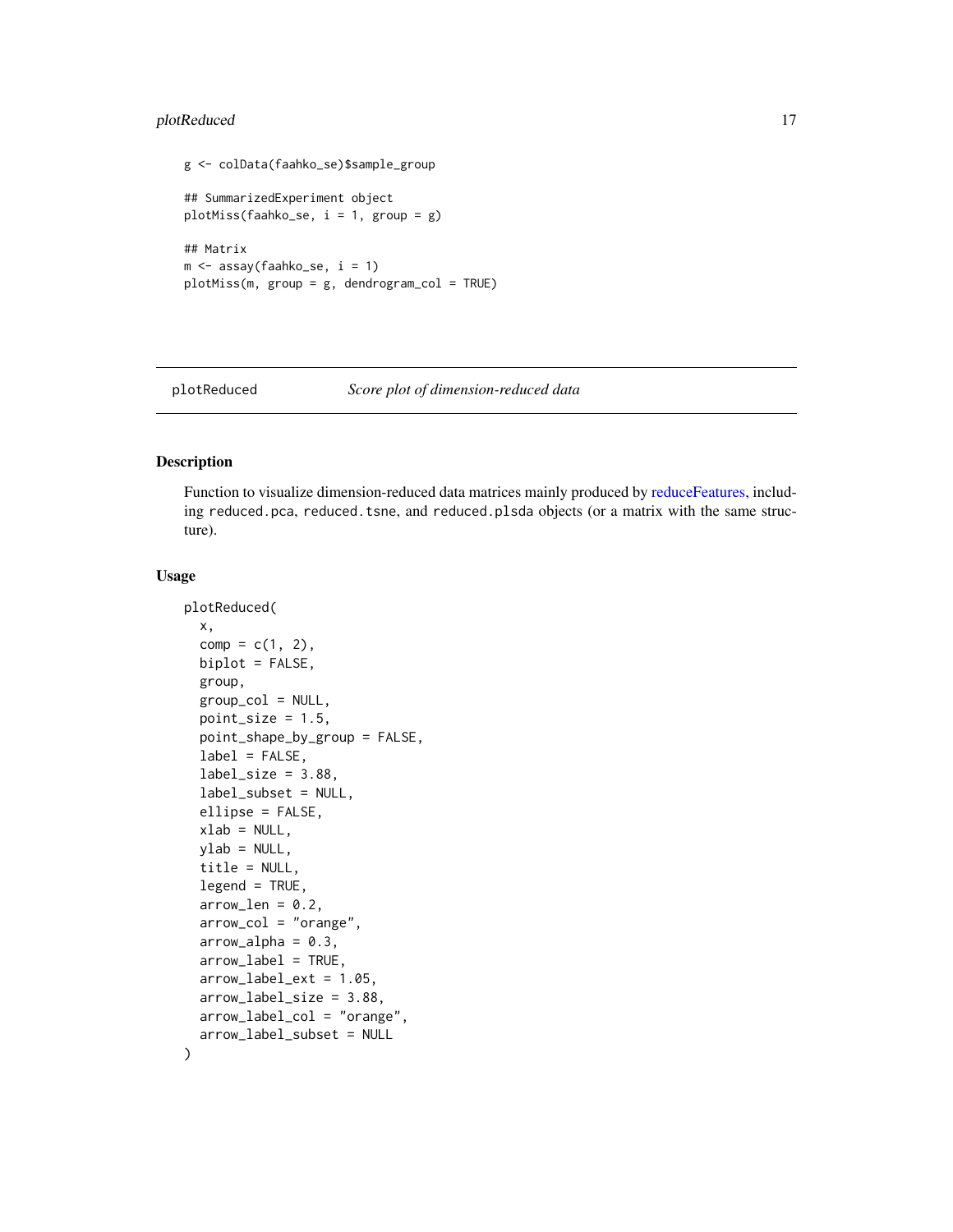### <span id="page-17-0"></span>Arguments

| х                    | A matrix containing the dimension-reduced data typically produced by reduce-<br>Features.                                                                                                    |  |
|----------------------|----------------------------------------------------------------------------------------------------------------------------------------------------------------------------------------------|--|
| comp                 | A numeric vector of length 2 specifying the components to display.                                                                                                                           |  |
| biplot               | A logical specifying whether visualize an overlay of scores and loadings. Ig-<br>nored if xis not a reduced.pca or reduced.plsda object.                                                     |  |
| group                | A discrete variable to visualize the grouping structure. For a reduced.plsda<br>object, group information used to fit the PLS-DA is used if not specified.                                   |  |
| group_col            | A vector of colors with the same length of unique values in group.                                                                                                                           |  |
| point_size           | A numeric value specifying the size of points.                                                                                                                                               |  |
| point_shape_by_group |                                                                                                                                                                                              |  |
|                      | A logical specifying whether each group has different shapes of data points.<br>Also can be a numeric vector with the same length of unique values in group to<br>manually set point shapes. |  |
| label                | A logical specifying whether score labels are shown instead of points.                                                                                                                       |  |
| label_size           | A numeric value controlling the size of labels.                                                                                                                                              |  |
| label_subset         | A character vector specifying a subset of score labels to display.                                                                                                                           |  |
| ellipse              | A logical specifying whether data ellipses are shown.                                                                                                                                        |  |
| xlab                 | A string specifying the title of x-axis.                                                                                                                                                     |  |
| ylab                 | A string specifying the title of y-axis.                                                                                                                                                     |  |
| title                | A string specifying the main title of the plot.                                                                                                                                              |  |
| legend               | A logical specifying whether the plot legend is shown.                                                                                                                                       |  |
| arrow_len            | A numeric value specifying the length of arrow head.                                                                                                                                         |  |
| arrow_col            | A string specifying the color of arrows.                                                                                                                                                     |  |
| arrow_alpha          | A numeric value specifying the transparency of arrow.                                                                                                                                        |  |
| arrow_label          | A logical specifying whether text labels for arrows are shown.                                                                                                                               |  |
| arrow_label_ext      |                                                                                                                                                                                              |  |
|                      | A numeric value specifying the scalar extension for arrow labels.                                                                                                                            |  |
| arrow_label_size     | A numeric value specifying the size of arrow labels.                                                                                                                                         |  |
| arrow_label_col      |                                                                                                                                                                                              |  |
|                      | A string specifying the color of arrow labels.                                                                                                                                               |  |
| arrow_label_subset   |                                                                                                                                                                                              |  |
|                      | A character vector specifying a subset of arrow labels to display.                                                                                                                           |  |

### Value

A ggplot object.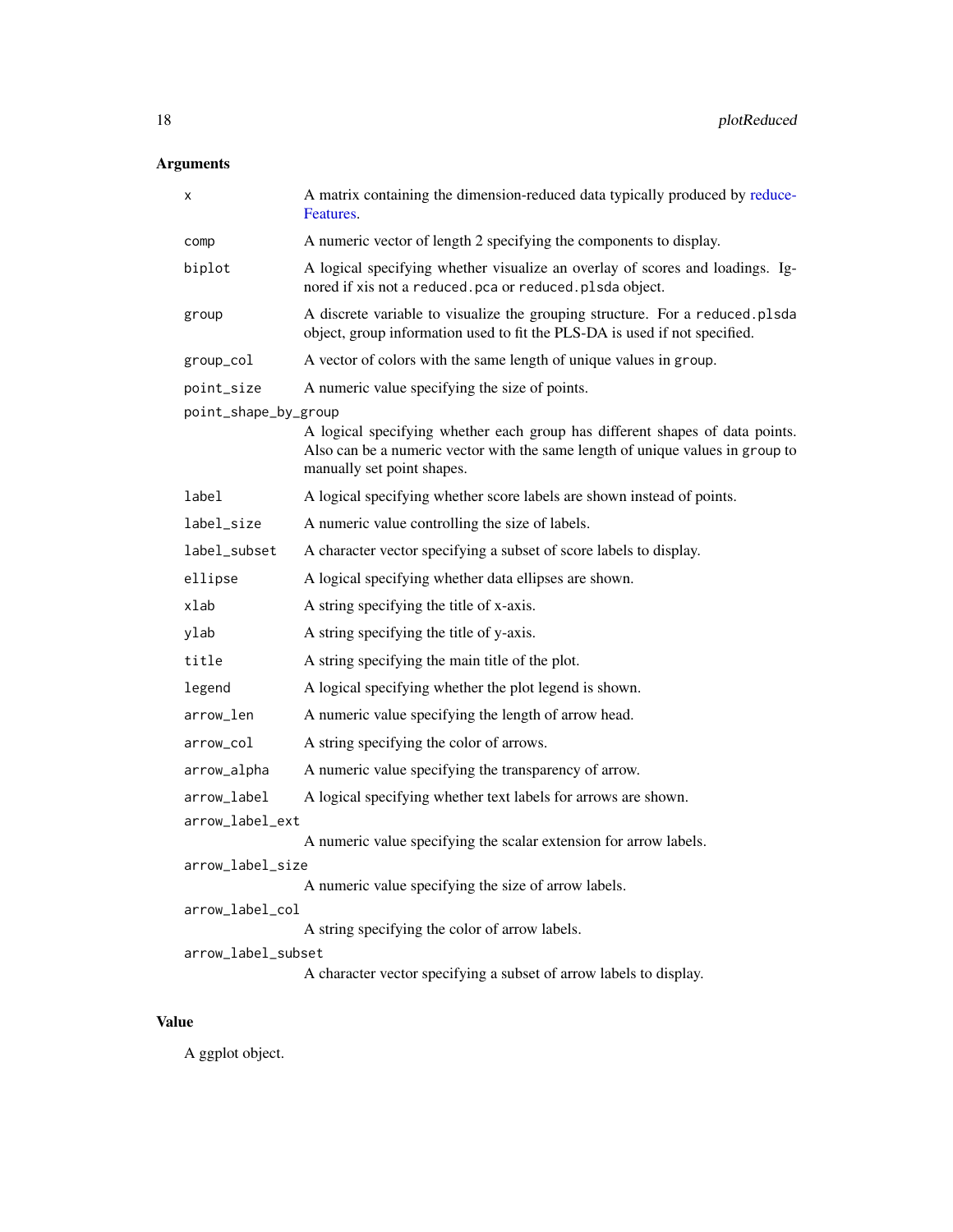### <span id="page-18-0"></span>plotRTgroup 19

### Examples

```
data(faahko_se)
## Sample group
g <- colData(faahko_se)$sample_group
## PCA
pca_res <- reduceFeatures(faahko_se, i = "knn_vsn", method = "pca")
## Visualizes the result
plotReduced(pca_res, group = g)
plotReduced(pca_res, group = g, label = TRUE, ellipse = TRUE)
```
<span id="page-18-1"></span>plotRTgroup *Helper to visualize feature grouping*

#### Description

Visualizes feature grouping results produced by [clusterFeatures.](#page-1-1) A retention-time based feature group is displayed with its sub-groups based on the feature intensity correlations either using a pair plot or graph. Features with the same color indicate that they are in the same group.

### Usage

```
plotRTgroup(
 x,
  i,
  group,
  type = c("graph", "pairs"),
  rtime_group_var = "rtime_group",
  feature_group_var = "feature_group",
 cor_{cut} = 0.7,
  cor_use = c("everything", "all.obs", "complete.obs", "na.or.complete",
    "pairwise.complete.obs"),
 cor_method = c("pearson", "kendall", "spearman"),
 log2 = FALSE)
```
### Arguments

| x     | A Summarized Experiment object.                                                                                        |
|-------|------------------------------------------------------------------------------------------------------------------------|
| i     | A string or integer value specifying which assay values to use. Choose the same<br>value used in the feature grouping. |
| group | A string specifying the label of retention time-based group to visualize.                                              |
| type  | A string specifying which type of plots to visualize.                                                                  |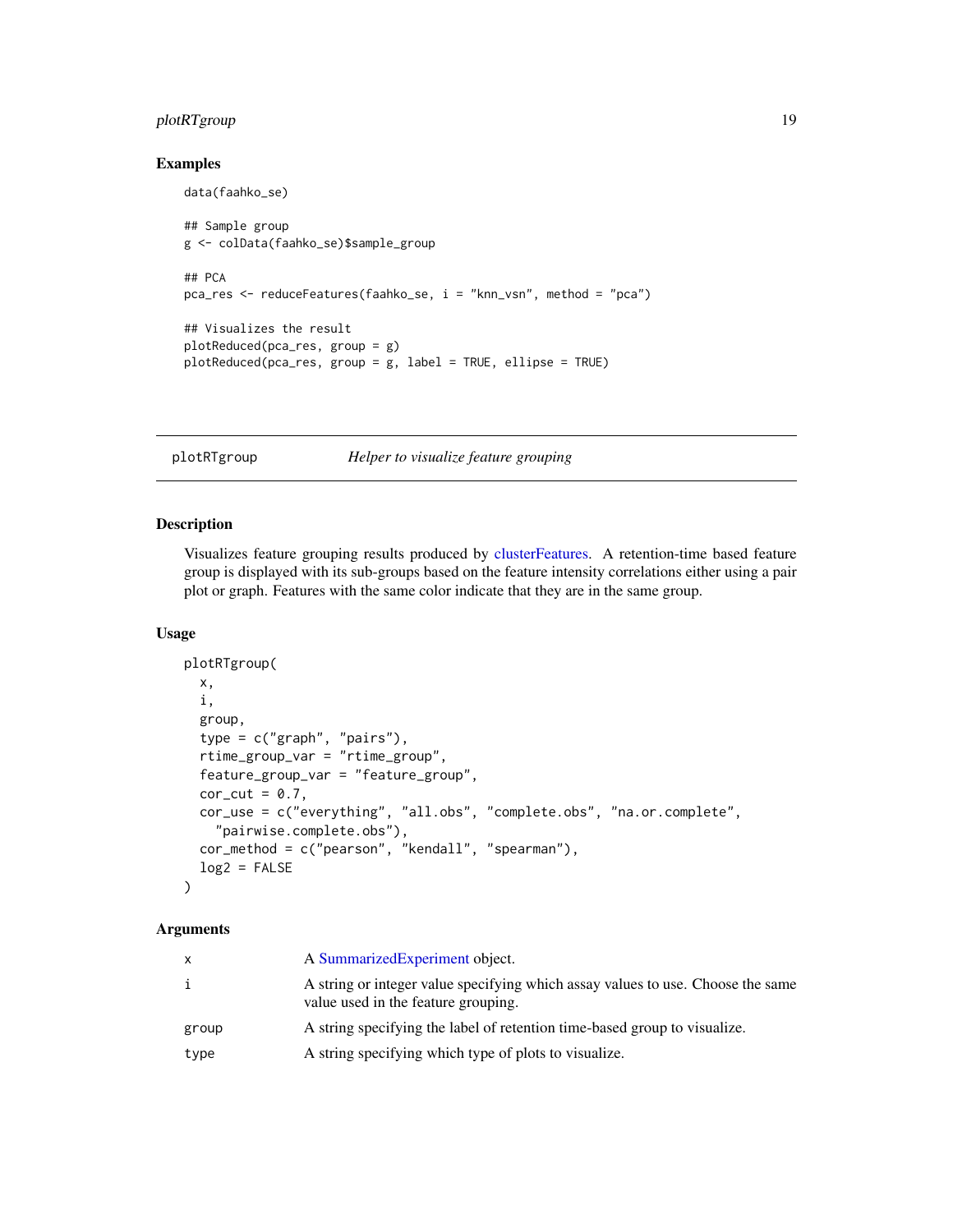<span id="page-19-0"></span>

| rtime_group_var   |                                                                                                                                                                                                              |
|-------------------|--------------------------------------------------------------------------------------------------------------------------------------------------------------------------------------------------------------|
|                   | A string specifying the names of variable containing the retention-time based<br>grouping result in $rowData(x)$ .                                                                                           |
| feature_group_var |                                                                                                                                                                                                              |
|                   | A string specifying the names of variable containing the final feature grouping<br>result in $rowData(x)$ .                                                                                                  |
| cor_cut           | A numeric value specifying a cut-off for the visualizing correlations in a graph<br>as edges. Ignored if type is "pairs".                                                                                    |
| cor_use           | A string specifying which method to compute correlations in the presence of<br>missing values. Refer to ?cor for details. Choose the same value used in the<br>feature grouping. Ignored if type is "pairs". |
| cor_method        | A string specifying which correlation coefficient is to be computed. See ?cor<br>for details. Choose the same value used in the feature grouping. Ignored if type<br>is "pairs".                             |
| log <sub>2</sub>  | A logical specifying whether feature intensities needs to be log2-transformed<br>before calculating a correlation matrix. Ignored if type is "pairs". Choose the<br>same value used in the feature grouping. |

### Value

A graph or pair plot.

### See Also

See [clusterFeatures](#page-1-1) for feature grouping.

### Examples

```
data(faahko_se)
## Clustering
se <- clusterFeatures(faahko_se, i = "knn_vsn", rtime_var = "rtmed")
## Graph
plotRTgroup(se, i = "knn_vsn", group = "FG.22")
## Pairwise scatter
plotRTgroup(se, i = 3, group = "FG.22", cor_method = "spearman",
           log2 = TRUE, type = "pairs")
```
<span id="page-19-1"></span>reduceFeatures *Dimension reduction methods*

### Description

Performs dimensionality reduction on a matrix-like object or [SummarizedExperiment](#page-0-0) object.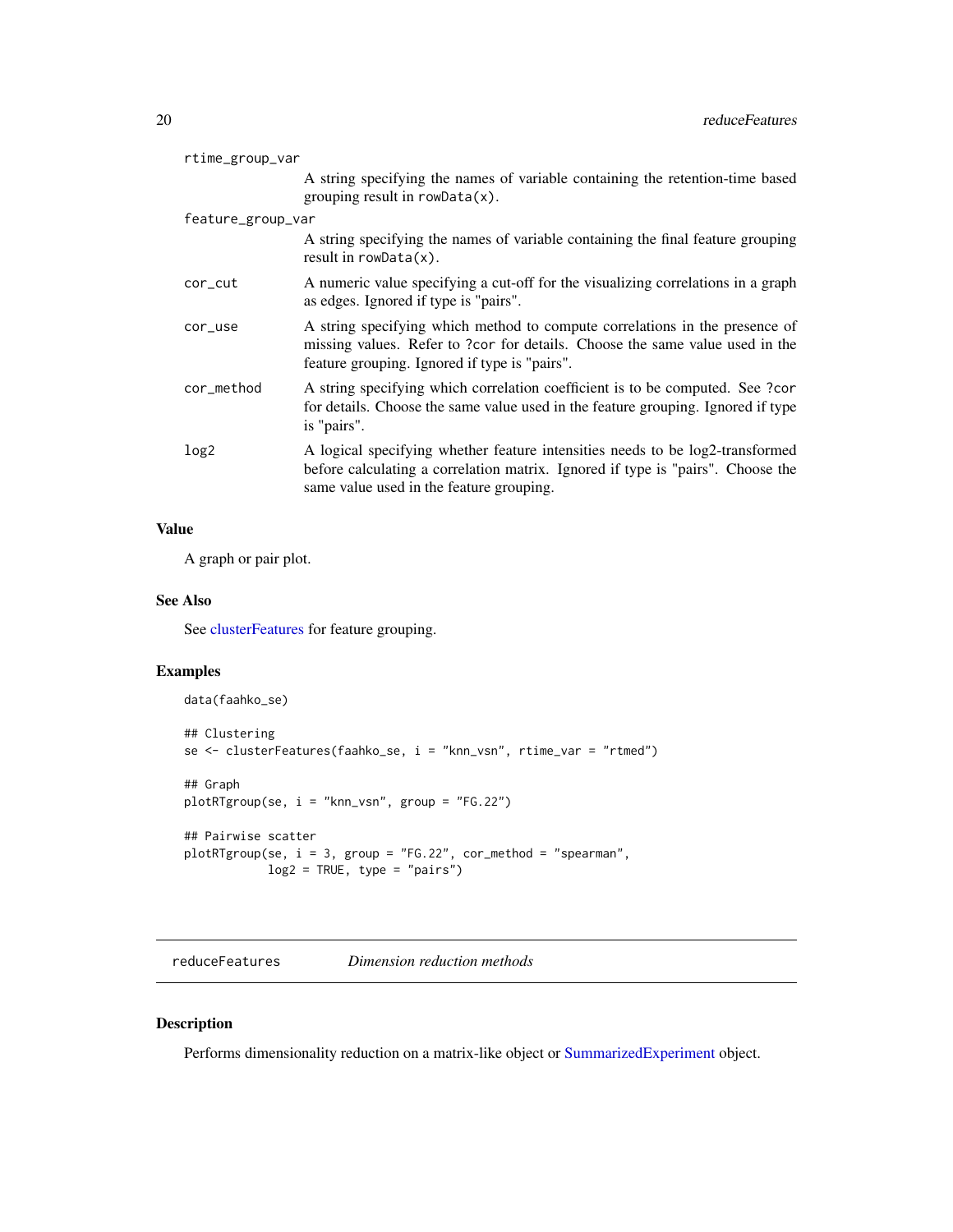### <span id="page-20-0"></span>reduceFeatures 21

### Usage

```
## S4 method for signature 'ANY'
reduceFeatures(x, method = c("pca", "tsne", "plsda"), ncomp = 2, y, ...)
## S4 method for signature 'SummarizedExperiment'
reduceFeatures(x, method = c("pca", "tsne", "plsda"), ncomp = 2, i, y, ...)
```
### Arguments

| x      | A matrix-like object or SummarizedExperiment object.                                                         |
|--------|--------------------------------------------------------------------------------------------------------------|
| method | A string specifying which dimension-reduction method to use.                                                 |
| ncomp  | A integer specifying the number of components extract.                                                       |
|        | A factor vector for the information about each sample's group.                                               |
| .      | Arguments passed to a specific dimension-reduction method.                                                   |
| i      | A string or integer value specifying which assay values to use when x is a Sum-<br>marizedExperiment object. |

### Details

Currently, principal component analysis (PCA), t-distributed stochastic neighbor embedding (t-SNE), and partial least squares-discriminant analysis (PLS-DA) are supported. For the method argument,

pca performs PCA using singular value decomposition. If there is any missing value, the non-linear iterative partial least squares (NIPALS) algorithm is used instead using the [pcaMethods::nipalsPca.](#page-0-0) See [reducePCA](#page-21-1) for details.

tsne performs t-SNE using the [Rtsne::Rtsne.](#page-0-0) See [reduceTSNE](#page-24-1) for details.

plsda performs PLS-DA using a standard PLS model for classification with the [pls::plsr.](#page-0-0) See [reducePLSDA](#page-23-1) for details.

### Value

A matrix containing custom attributes related to the dimension-reduction method used.

### References

Wold, H. (1966). Estimation of principal components and related models by iterative least squares. In P. R. Krishnajah (Ed.), Multivariate analysis (pp. 391-420). NewYork: Academic Press.

Stacklies, W., Redestig, H., Scholz, M., Walther, D. and Selbig, J. pcaMethods – a Bioconductor package providing PCA methods for incomplete data. Bioinformatics, 2007, 23, 1164-1167

L.J.P. van der Maaten and G.E. Hinton. Visualizing High-Dimensional Data Using t-SNE. Journal of Machine Learning Research 9(Nov):2579-2605, 2008.

L.J.P. van der Maaten. Accelerating t-SNE using Tree-Based Algorithms. Journal of Machine Learning Research 15(Oct):3221-3245, 2014.

Jesse H. Krijthe (2015). Rtsne: T-Distributed Stochastic Neighbor Embedding using a Barnes-Hut Implementation, URL: https://github.com/jkrijthe/Rtsne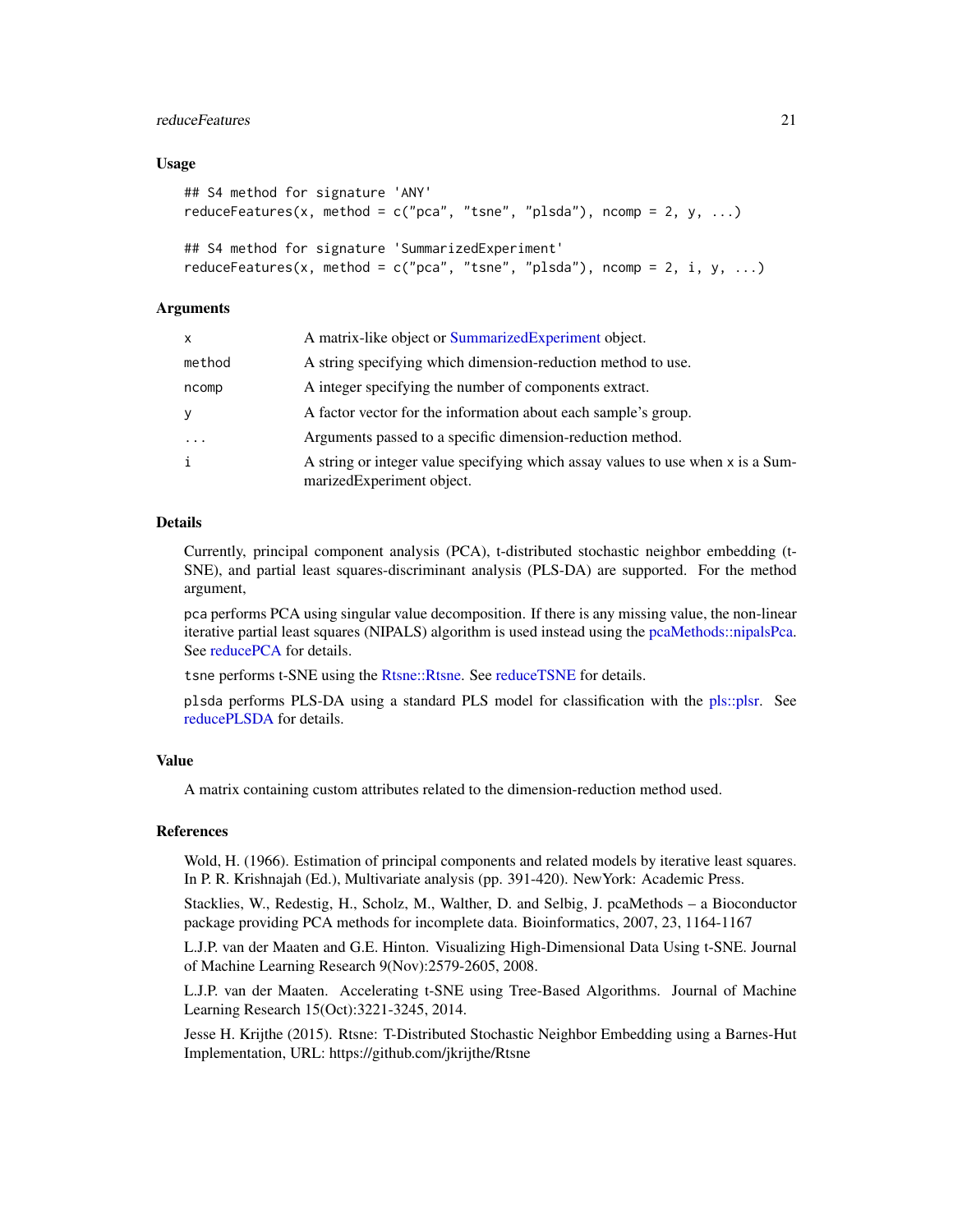<span id="page-21-0"></span>Kristian Hovde Liland, Bjørn-Helge Mevik and Ron Wehrens (2021). pls: Partial Least Squares and Principal Component Regression. R package version 2.8-0. https://CRAN.R-project.org/package=pls

### See Also

See [reducePCA,](#page-21-1) [reduceTSNE,](#page-24-1) and [reducePLSDA](#page-23-1) for the underlying functions that do the work.

### Examples

```
data(faahko_se)
## SummarizedExperiment object
res_pca <- reduceFeatures(faahko_se, i = "knn_vsn", method = "pca")
summary(res_pca)
## Matrix
y <- factor(colData(faahko_se)$sample_group)
m <- assay(faahko_se, i = "knn_vsn")
res_plsda <- reduceFeatures(m, method = "plsda", y = y, ncomp = 3)
summary(res_plsda)
```
<span id="page-21-1"></span>

| reducePCA | Principal component analysis (PCA) |  |
|-----------|------------------------------------|--|
|           |                                    |  |

### Description

Performs PCA on a matrix-like object where rows represent features and columns represents samples.

### Usage

```
reducePCA(x, ncomp = 2, center = TRUE, scale = FALSE, ...)
```
### Arguments

| x         | A matrix-like object.                                                                              |
|-----------|----------------------------------------------------------------------------------------------------|
| ncomp     | An integer specifying the number of components to extract.                                         |
| center    | A logical specifying whether x needs to be mean-centered prior to PCA.                             |
| scale     | A logical specifying whether the unit variance scaling needs to be performed on<br>x prior to PCA. |
| $\ddotsc$ | Additional arguments passed to pcaMethods::nipalsPca. Ignored if x has no<br>missing values.       |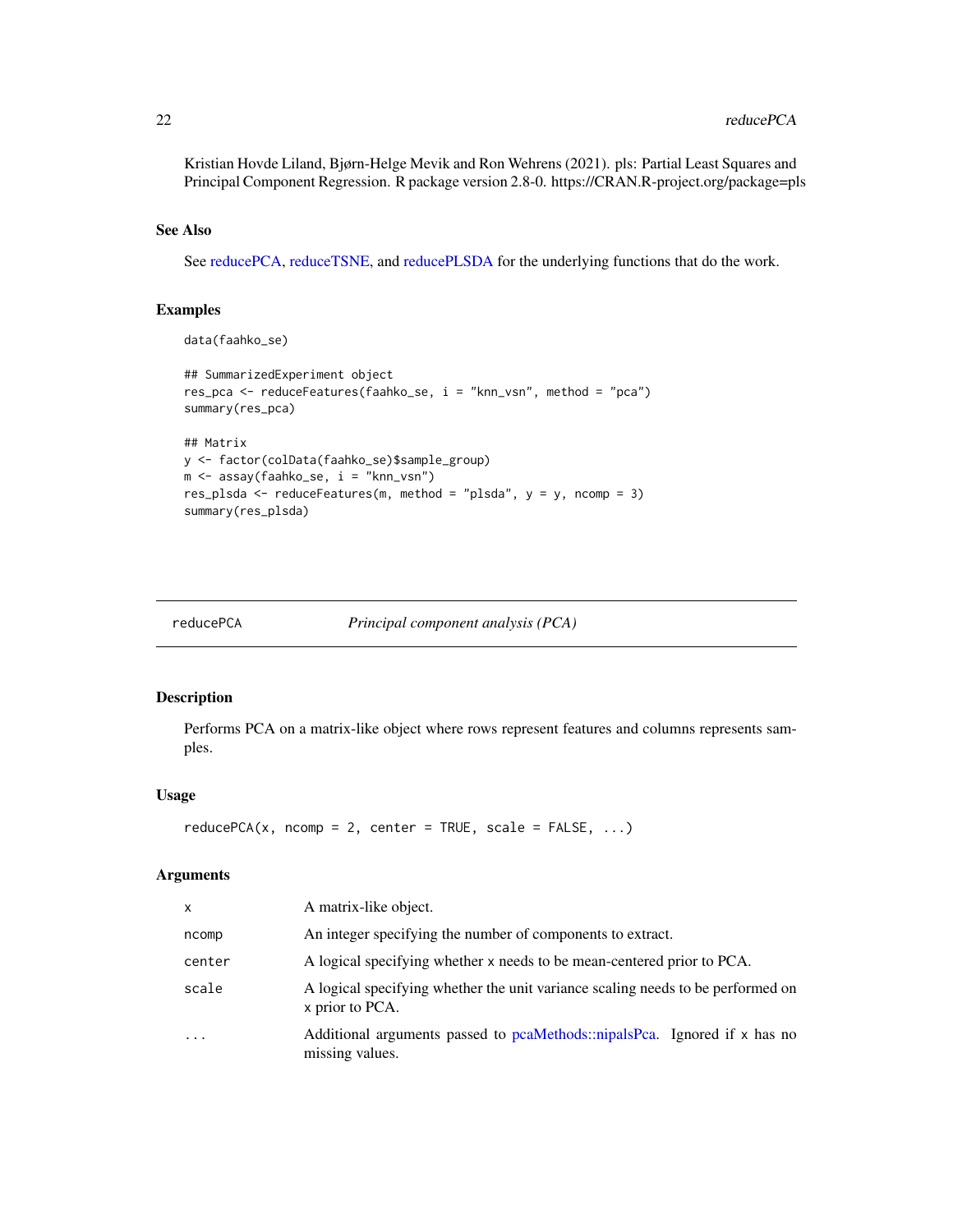#### <span id="page-22-0"></span>reducePCA 23

#### Details

For the data without missing values, PCA is performed with the transpose of x via singular value decomposition. Otherwise, PCA is performed with the transpose of x using the non-linear iterative partial least squares (NIPALS) algorithm via the [pcaMethods::nipalsPca.](#page-0-0) The function returns a reduced.pca object that is a matrix with custom attributes to summarize (via [summary\)](#page-0-0) and visualize (via [plotReduced\)](#page-16-1) the PCA result. The custom attributes include the following:

- method: The method used to reduce the dimension of data.
- ncomp: The number of components extracted.
- R2: A vector indicating the amount of variance explained by each principal component.
- R2cum: A vector of cumulative R2.
- loadings: A matrix of variable loadings.
- sdev: A vector indicating the standard deviations of the principal components.
- centered: A logical indicating whether the data was mean-centered prior to PCA.
- scaled: A logical indicating whether the data was scaled prior to PCA.

#### Value

A reduced.pca object with the same number of rows as  $\text{ncol}(x)$  containing the dimension reduction result.

#### References

Wold, H. (1966). Estimation of principal components and related models by iterative least squares. In P. R. Krishnajah (Ed.), Multivariate analysis (pp. 391-420). NewYork: Academic Press.

Stacklies, W., Redestig, H., Scholz, M., Walther, D. and Selbig, J. pcaMethods – a Bioconductor package providing PCA methods for incomplete data. Bioinformatics, 2007, 23, 1164-1167

### See Also

See [reduceFeatures](#page-19-1) that provides a [SummarizedExperiment-](#page-0-0)friendly wrapper for this function.

See [plotReduced](#page-16-1) for visualization.

See [pcaMethods::nipalsPca](#page-0-0) for the underlying function that does the work.

```
data(faahko_se)
```

```
m <- assay(faahko_se, "knn_vsn")
res <- reducePCA(m, ncomp = 3)
summary(res)
```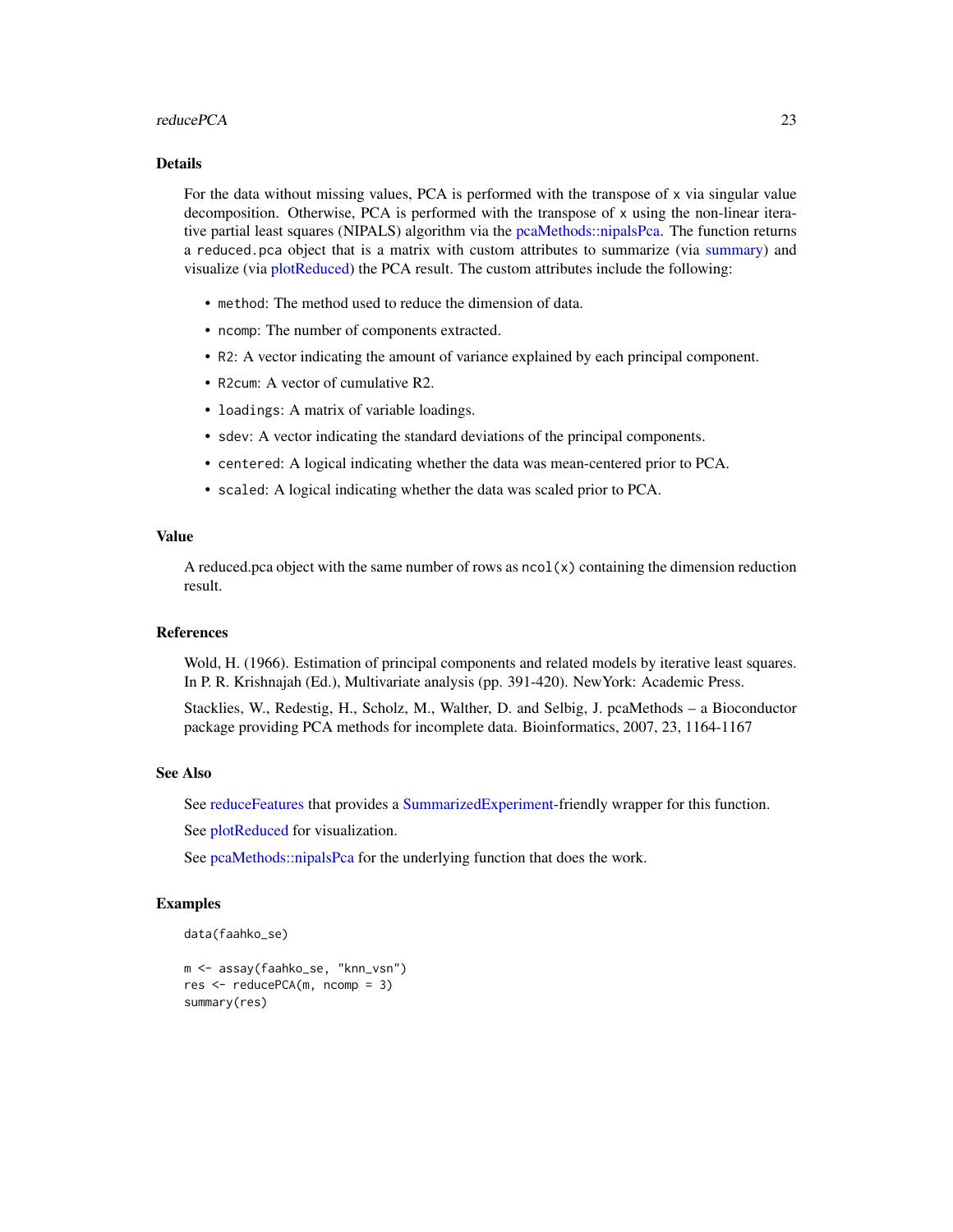<span id="page-23-1"></span><span id="page-23-0"></span>

Performs PLS-DA on a matrix-like object where rows represent features and columns represent samples.

#### Usage

 $reducePLSDA(x, y, ncomp = 2, center = TRUE, scale = FALSE, ...)$ 

### Arguments

| $\mathsf{x}$            | A matrix-like object.                                                                                 |
|-------------------------|-------------------------------------------------------------------------------------------------------|
| У                       | A factor vector for the information about each sample's group.                                        |
| ncomp                   | A integer specifying the number of components to extract.                                             |
| center                  | A logical specifying whether x and y matrices need to be mean-centered prior<br>to PLS-DA.            |
| scale                   | A logical specifying whether the unit variance scaling needs to be performed on<br>x prior to PLS-DA. |
| $\cdot$ $\cdot$ $\cdot$ | Additional arguments passed to pls::plsr.                                                             |

### Details

This function performs standard PLS for classification with the transpose of x using the [pls::plsr.](#page-0-0) Since PLS-DA is a supervised method, users must supply the information about each sample's group. Here, y must be a factor so that it can be internally converted to an indicator matrix. The function returns a reduced.plsda object that is a matrix with custom attributes to summarize (via [summary\)](#page-0-0) and visualize (via [plotReduced\)](#page-16-1) the PLS-DA result. The custom attributes include the following:

- method: The method used to reduce the dimension of data.
- ncomp: The number of components extracted.
- explvar: A vector indicating the amount of X variance explained by each component.
- responses: A vector indicating the levels of factor y.
- predictors: A vector of predictor variables.
- coefficient: An array of regression coefficients.
- loadings: A matrix of loadings.
- loadings.weights: A matrix of loading weights.
- Y.observed: A vector of observed responses.
- Y.predicted: A vector of predicted responses.
- Y.scores: A matrix of Y-scores.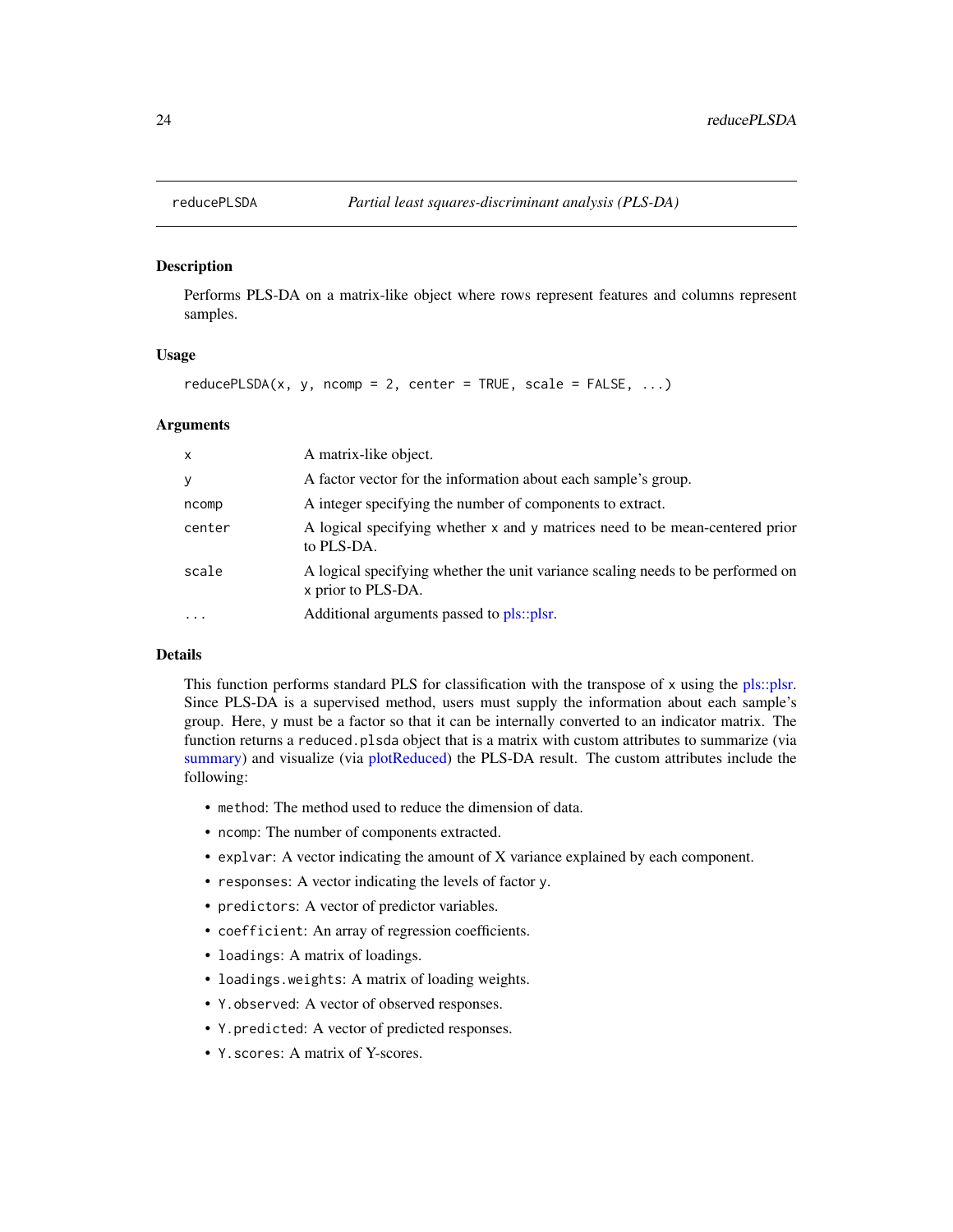#### <span id="page-24-0"></span>reduceTSNE 25

- Y.loadings: A matrix of Y-loadings.
- projection: The projection matrix.
- fitted.values: An array of fitted values.
- residuals: An array of regression residuals.
- centered: A logical indicating whether the data was mean-centered prior to PLS-DA.
- scaled: A logical indicating whether the data was scaled prior to PLS-DA.

### Value

A reduced.plsda object with the same number of rows as  $ncol(x)$  containing the dimension reduction result.

### References

Kristian Hovde Liland, Bjørn-Helge Mevik and Ron Wehrens (2021). pls: Partial Least Squares and Principal Component Regression. R package version 2.8-0. https://CRAN.R-project.org/package=pls

#### See Also

See [reduceFeatures](#page-19-1) that provides a [SummarizedExperiment-](#page-0-0)friendly wrapper for this function.

See [plotReduced](#page-16-1) for visualization.

See pls:: plsr for the underlying function that does the work.

### Examples

```
data(faahko_se)
```

```
m <- assay(faahko_se, "knn_vsn")
y <- factor(colData(faahko_se)$sample_group)
res \leq reducePLSDA(m, y = y)
summary(res)
```
<span id="page-24-1"></span>

reduceTSNE *t-distributed stochastic neighbor embedding (t-SNE)*

#### Description

Performs t-SNE on a matrix-like object where rows represent features and columns represent samples.

### Usage

```
reduceTSNE(x, ncomp = 2, normalize = TRUE, ...)
```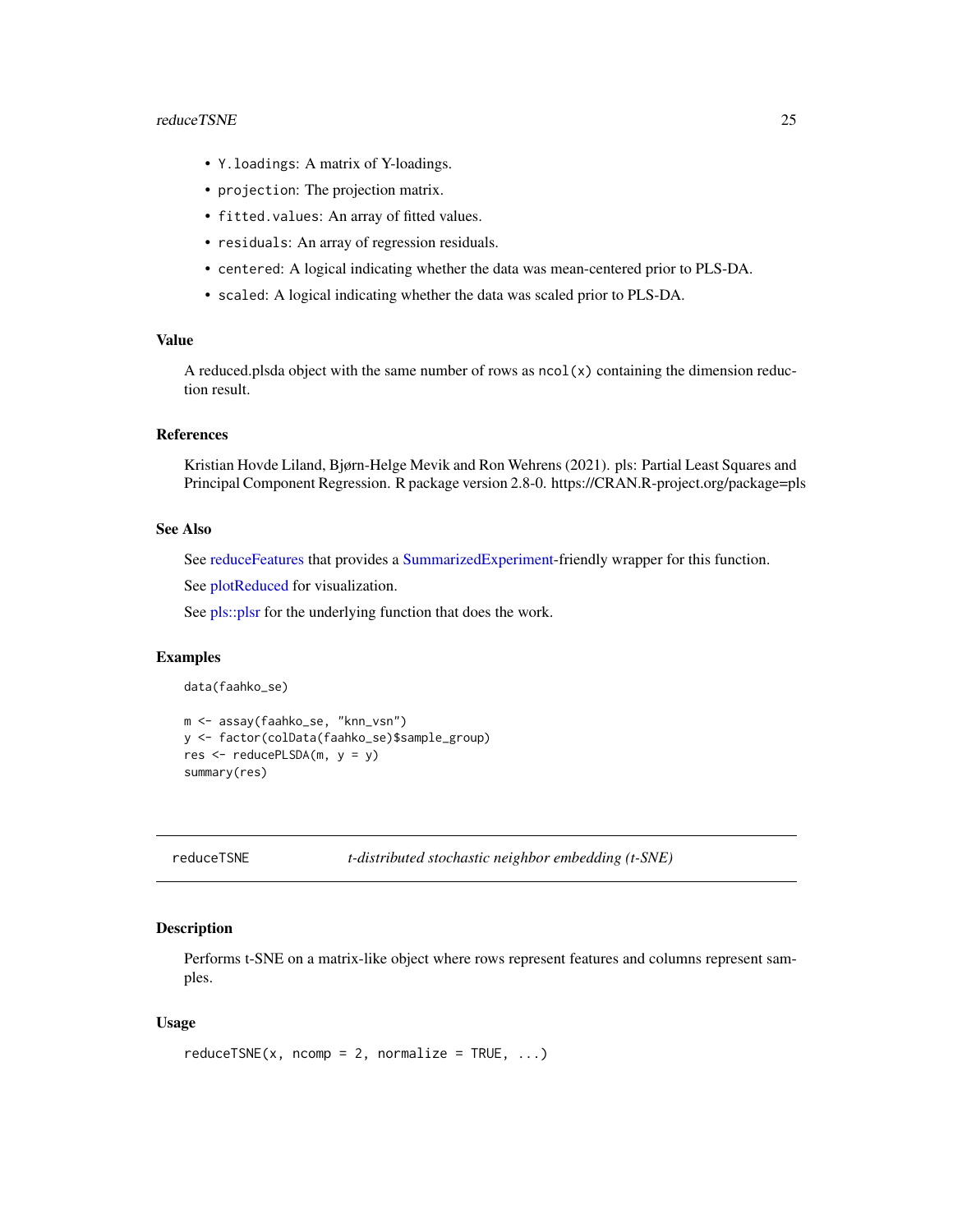### <span id="page-25-0"></span>Arguments

| X         | A matrix-like object.                                                                                                                                                                          |
|-----------|------------------------------------------------------------------------------------------------------------------------------------------------------------------------------------------------|
| ncomp     | A integer specifying the number of components to extract. Must be either 1, 2,<br>or $3$ .                                                                                                     |
| normalize | A logical specifying whether the input matrix is mean-centered and scaled so<br>that the largest absolute of the centered matrix is equal to unity. See Rtsne::normalize_input<br>for details. |
| $\ddotsc$ | Additional arguments passed to Rtsne::Rtsne.                                                                                                                                                   |

### Details

t-SNE is well-suited for visualizing high-dimensional data by giving each data point a location in a two or three-dimensional map. This function performs t-SNE with the transpose of x using [Rt](#page-0-0)[sne::Rtsne](#page-0-0) and returns a reduced.tsne object that is a matrix with custom attributes to summarize (via [summary\)](#page-0-0) and visualize (via [plotReduced\)](#page-16-1) the t-SNE result. The custom attributes include the following:

- method: The method used to reduce the dimension of data.
- ncomp: The number of components extracted.
- perplexity: The perplexity parameter used.
- theta: The speed/accuracy trade-off parameter used.
- normalized: A logical indicating whether the data was normalized prior to t-SNE.

### Value

A reduced.tsne object with the same number of rows as  $ncol(x)$  containing the dimension reduction result.

### References

L.J.P. van der Maaten and G.E. Hinton. Visualizing High-Dimensional Data Using t-SNE. Journal of Machine Learning Research 9(Nov):2579-2605, 2008.

L.J.P. van der Maaten. Accelerating t-SNE using Tree-Based Algorithms. Journal of Machine Learning Research 15(Oct):3221-3245, 2014.

Jesse H. Krijthe (2015). Rtsne: T-Distributed Stochastic Neighbor Embedding using a Barnes-Hut Implementation, URL: https://github.com/jkrijthe/Rtsne

### See Also

See [reduceFeatures](#page-19-1) that provides a [SummarizedExperiment-](#page-0-0)friendly wrapper for this function.

See [plotReduced](#page-16-1) for visualization.

See [Rtsne::Rtsne](#page-0-0) for the underlying function that does the work.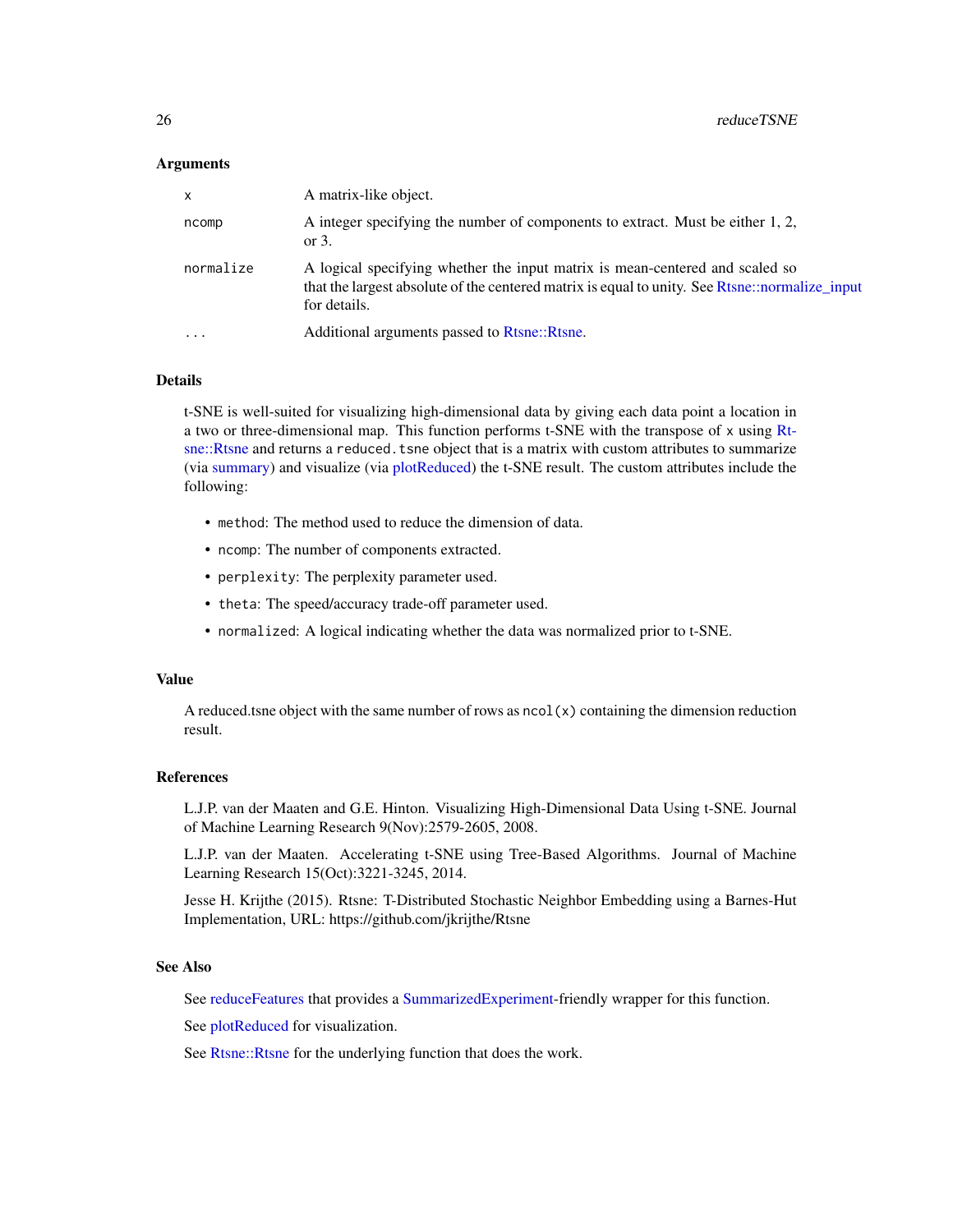### <span id="page-26-0"></span>removeBlankRatio 27

data(faahko\_se)

### Examples

```
m <- assay(faahko_se, "knn_vsn")
res <- reduceTSNE(m, perplexity = 3)
summary(res)
```
<span id="page-26-1"></span>removeBlankRatio *Feature Filtering based on QC/blank ratio*

### Description

Removes Features with based on QC/blank ratios using the data matrix where rows represent features and columns represent samples. A feature will be retained if there are not enough blank samples to calculate an intensity ratio for a feature (or completely absent in blank samples). Use [removeMiss](#page-30-1) to remove features based on a proportion of missing values. Features with a QC/blank ratio below a cut-off will be discarded.

### Usage

```
removeBlankRatio(
  x,
 blank_samples,
 qc_samples,
 cut = 2,
  type = c("median", "mean"),blank\_min_n = 3)
```
### Arguments

| $\mathsf{x}$  | A matrix-like object.                                                                                                                                                |
|---------------|----------------------------------------------------------------------------------------------------------------------------------------------------------------------|
| blank_samples | A vector of sample names or column indices specifying blank samples for the<br>calculation of ratio. Must be a subset of colnames $(x)$ if it is a character vector. |
| gc_samples    | A vector of sample names or column indices specifying QC samples for the<br>calculation of ratio. Must be a subset of colnames $(x)$ if it is a character vector.    |
| cut           | A numeric value greater than 1 specifying a QC/blank ratio cut-off to retain a<br>feature.                                                                           |
| type          | A method to compute a QC/blank ratio. Either "median" or "mean".                                                                                                     |
| blank_min_n   | An integer value specifying the minimum number of blank samples to calculate<br>a ratio.                                                                             |

### Value

A matrix containing the filtered features.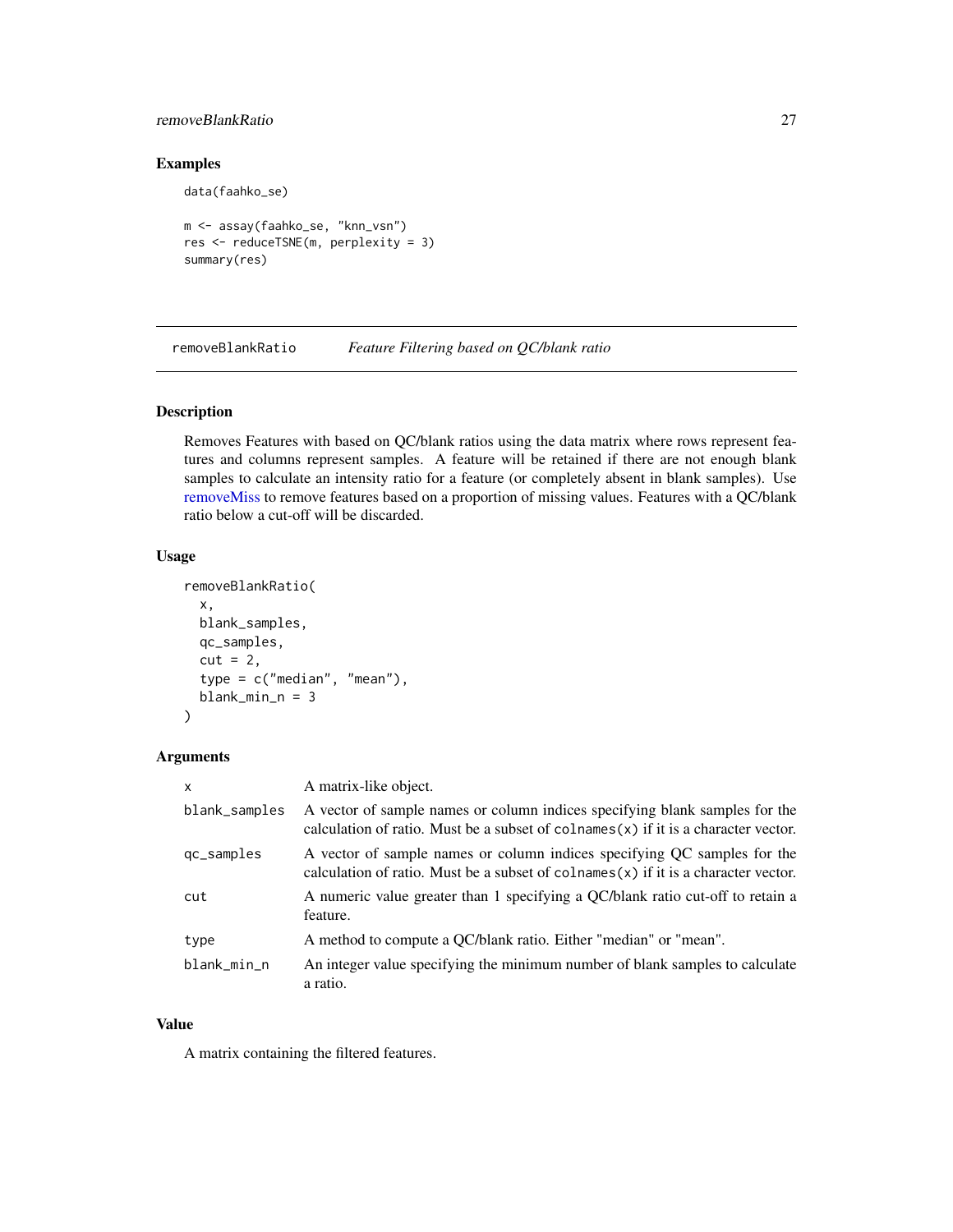### <span id="page-27-0"></span>See Also

See [removeFeatures](#page-27-1) that provides a [SummarizedExperiment-](#page-0-0)friendly wrapper for this function.

#### Examples

```
set.seed(1e7)
m_blank <- matrix(rlnorm(200), ncol = 5)
m_qc \leftarrow matrix(rlnorm(400, 1), ncol = 10)m <- cbind(m_blank, m_qc)
colnames(m) <- c(paste0("B", seq_len(5)), paste0("Q", seq_len(10)))
removeBlankRatio(m, blank_samples = paste0("B", seq_len(5)),
                 qc_samples = paste0("Q", seq_len(10)))
```
<span id="page-27-1"></span>removeFeatures *Feature Filtering methods*

### Description

Removes Features based on missing values, QC and blank samples. See the details below.

### Usage

```
## S4 method for signature 'ANY'
removeFeatures(x, method = c("missing", "blankratio", "rsd", "icc"), ...)
## S4 method for signature 'SummarizedExperiment'
removeFeatures(x, method = c("missing", "blankratio", "rsd", "icc"), i, ...)
```
### Arguments

| X       | A matrix-like object or Summarized Experiment object.                                                        |
|---------|--------------------------------------------------------------------------------------------------------------|
| method  | A string specifying which filtering method to use.                                                           |
| $\cdot$ | Arguments passed to a specific filtering method.                                                             |
| i       | A string or integer value specifying which assay values to use when x is a Sum-<br>marizedExperiment object. |

### Details

The method argument can be one of "missing", "blankratio", "rsd", "icc".

• "missing" removes features based on proportions of missing values. Users can specify one or more groups in samples. For multiple groups, a feature is retained if there is at least one group with a proportion of non-missing values above a cut-off.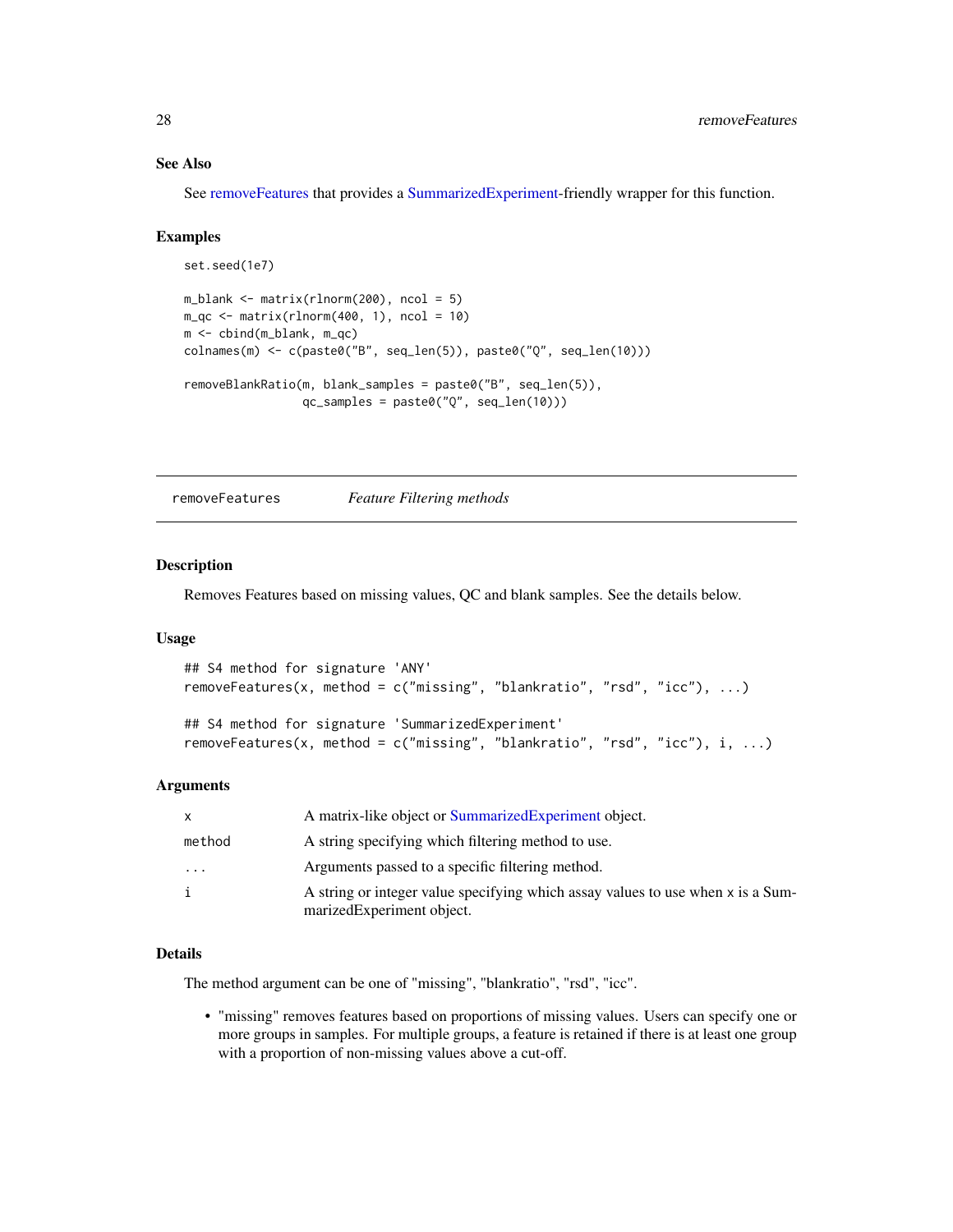- <span id="page-28-0"></span>• For "blankratio", QC/blank intensity ratios are calculated for features present at the blank samples. Features with a ratio below a cut-off will be discarded.
- "rsd" calculates a relative standard deviation (also known as coefficient of variation) for each feature using QC samples. Features with a RSD above a cut-off will be removed.
- "icc" calculates an intraclass correlation coefficient (ICC) for each feature using both biological and QC samples to identify how much of the total variation is explained by biological variability, as described in Schiffman, C et al (2019). Features with an ICC below a cut-off will be removed.

### Value

A matrix or [SummarizedExperiment](#page-0-0) object.

### References

Schiffman, C., Petrick, L., Perttula, K. et al. Filtering procedures for untargeted LC-MS metabolomics data. BMC Bioinformatics 20, 334 (2019). https://doi.org/10.1186/s12859-019-2871-9

### See Also

See [removeMiss,](#page-30-1) [removeBlankRatio,](#page-26-1) [removeRSD,](#page-31-1) and [removeICC](#page-28-1) for the underlying functions that do work.

#### Examples

data(faahko\_se)

g <- colData(faahko\_se)\$sample\_group

```
## SummarizedExperiment object
se \leq removeFeatures(faahko_se, i = "raw", method = "missing",
                     group = g, cut = 0.9)
## Matrix
m <- assay(faahko_se, i = "raw")
removeFeatures(m, method = "missing", group = g, levels = "WT", cut = 0.9)
```
<span id="page-28-1"></span>removeICC *Feature Filtering based on ICC*

#### Description

Removes Features based on a intraclass correlation coefficient (ICC) using the data matrix where rows represent features and columns represent samples. For each feature, ICC will be calculated using both biological and QC samples to identify how much of the total variation is explained by biological variability, as described in Schiffman, C et al (2019). Informative features are expected to have relatively high variability across the biological samples, compared to QC replicates. Features with an ICC below a cut-off will be removed.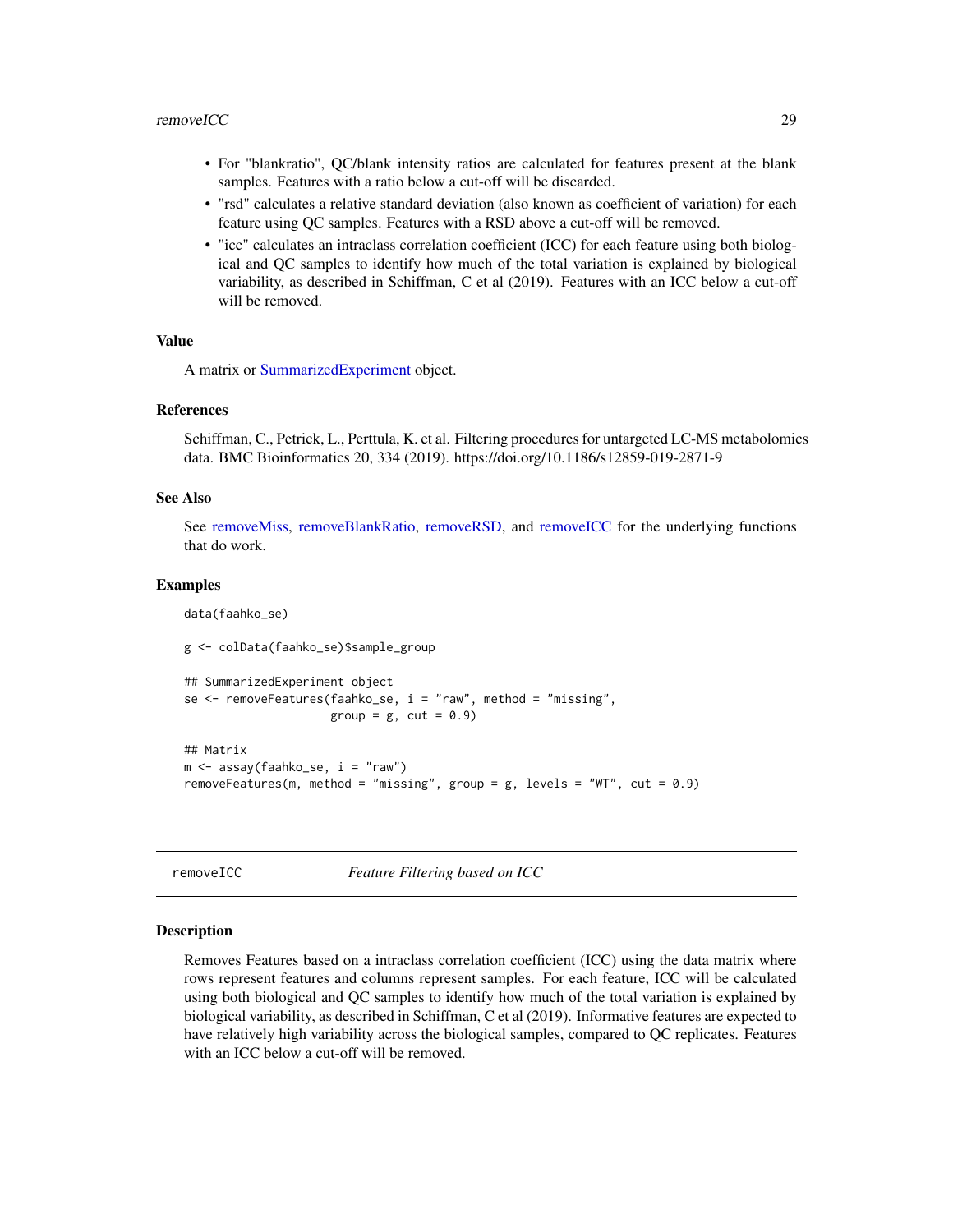### Usage

```
removeICC(
  x,
 qc_samples,
 bio_samples = setdiff(colnames(x), qc_samples),
 cut = 0.4)
```
### Arguments

| $\mathsf{x}$ | A matrix-like object.                                                                                                                                                      |
|--------------|----------------------------------------------------------------------------------------------------------------------------------------------------------------------------|
| qc_samples   | A vector of sample names or column indices specifying OC samples for the<br>calculation of ICC. Must be a subset of colnames $(x)$ if it is a character vector.            |
| bio_samples  | A vector of sample names or column indices specifying biological samples for<br>the calculation of ICC. Must be a subset of colnames $(x)$ if it is a character<br>vector. |
| cut          | A numeric value between 0 and 1 specifying a ICC cut-off to retain a feature.                                                                                              |

#### Value

A matrix containing the filtered features.

### References

Schiffman, C., Petrick, L., Perttula, K. et al. Filtering procedures for untargeted LC-MS metabolomics data. BMC Bioinformatics 20, 334 (2019). https://doi.org/10.1186/s12859-019-2871-9

### See Also

See [removeFeatures](#page-27-1) that provides a [SummarizedExperiment-](#page-0-0)friendly wrapper for this function.

```
set.seed(1e7)
m_bio_1 \leftarrow matrix(rlnorm(600, sdlog = 1), ncol = 20)m_bio_2 \leftarrow matrix(rlnorm(200, sdlog = 0.3), ncol = 20)m_bio <- rbind(m_bio_1, m_bio_2)
m_qc \leq matrix(rlnorm(400, sdlog = 0.25), ncol = 10)m <- cbind(m_bio, m_qc)
colnames(m) <- c(paste0("S", seq_len(20)), paste0("Q", seq_len(10)))
removeICC(m, qc_samples = paste0("Q", seq_len(10)),
          bio_samples = paste0("S", seq_len(20)))
```
<span id="page-29-0"></span>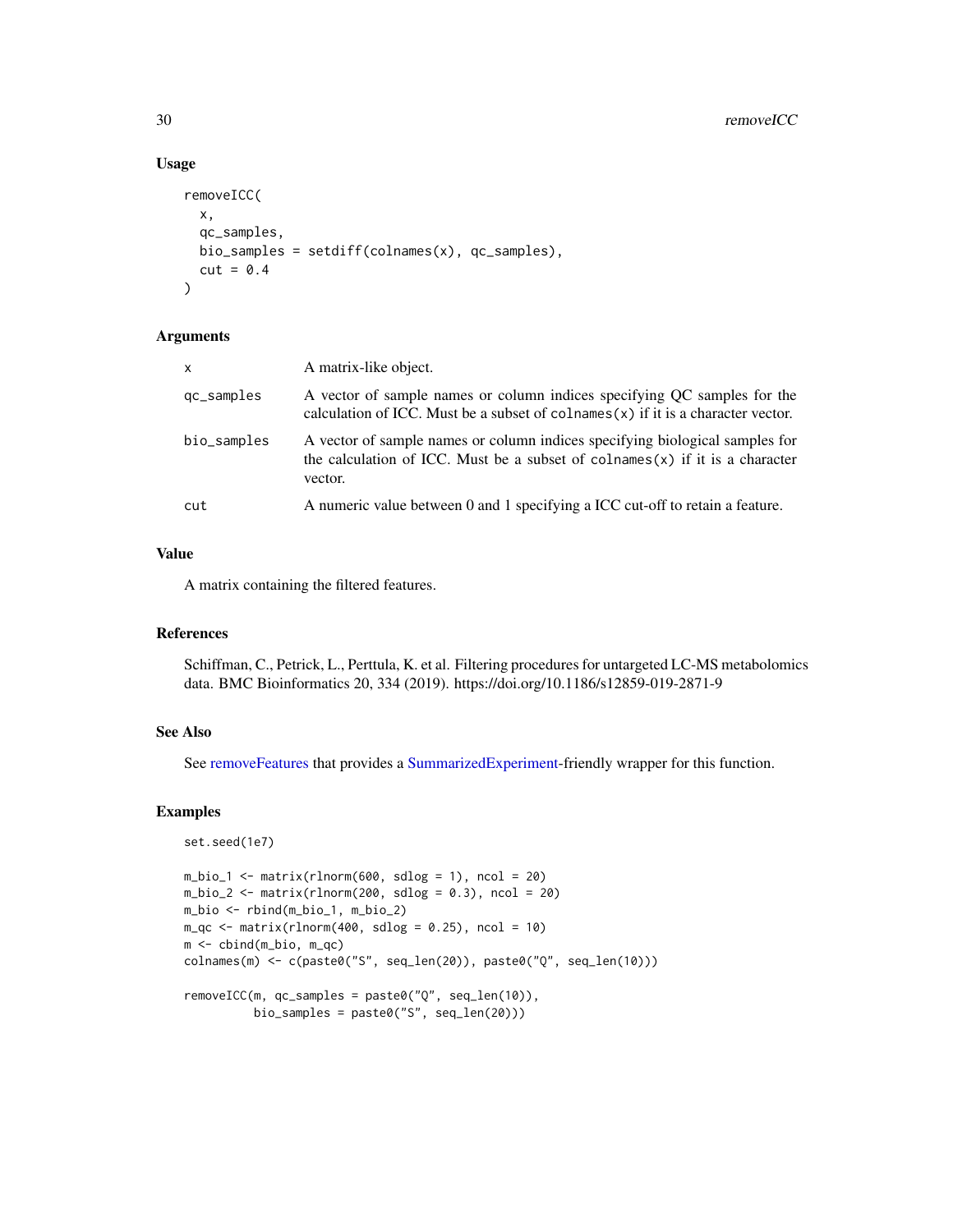<span id="page-30-1"></span><span id="page-30-0"></span>Removes Features based on proportions of missing values in the matrix where rows represent features and columns represent samples. Features can be removed based on missing values within a specific group or multiple groups. A feature will be retained, if there is at least one group with a proportion of non-missing values above a cut-off.

### Usage

```
removeMiss(x, group, levels = NULL, cut = 0.7)
```
### Arguments

| x.     | A matrix-like object.                                                                                                                                        |
|--------|--------------------------------------------------------------------------------------------------------------------------------------------------------------|
| group  | A character vector for the information about each sample's group.                                                                                            |
| levels | A string or character vector specifying one or more groups for filter filtering<br>based on missing values. If NULL, all group levels in group will be used. |
| cut    | A numeric value between 0 and 1 specifying a minimum proportion of non-<br>missing values to retain a feature.                                               |

### Value

A matrix containing the filtered features.

#### See Also

See [removeFeatures](#page-27-1) that provides a [SummarizedExperiment-](#page-0-0)friendly wrapper for this function.

```
data(faahko_se)
m <- assay(faahko_se, "raw")
g <- colData(faahko_se)$sample_group
table(g)
## Filter based on missing values in "KO" and "WT" groups
removeMiss(m, group = g, cut = 0.9)## Consider only "KO" group (can be useful for QC-based filtering)
removeMiss(m, group = g, levels = "KO", cut = 0.9)
```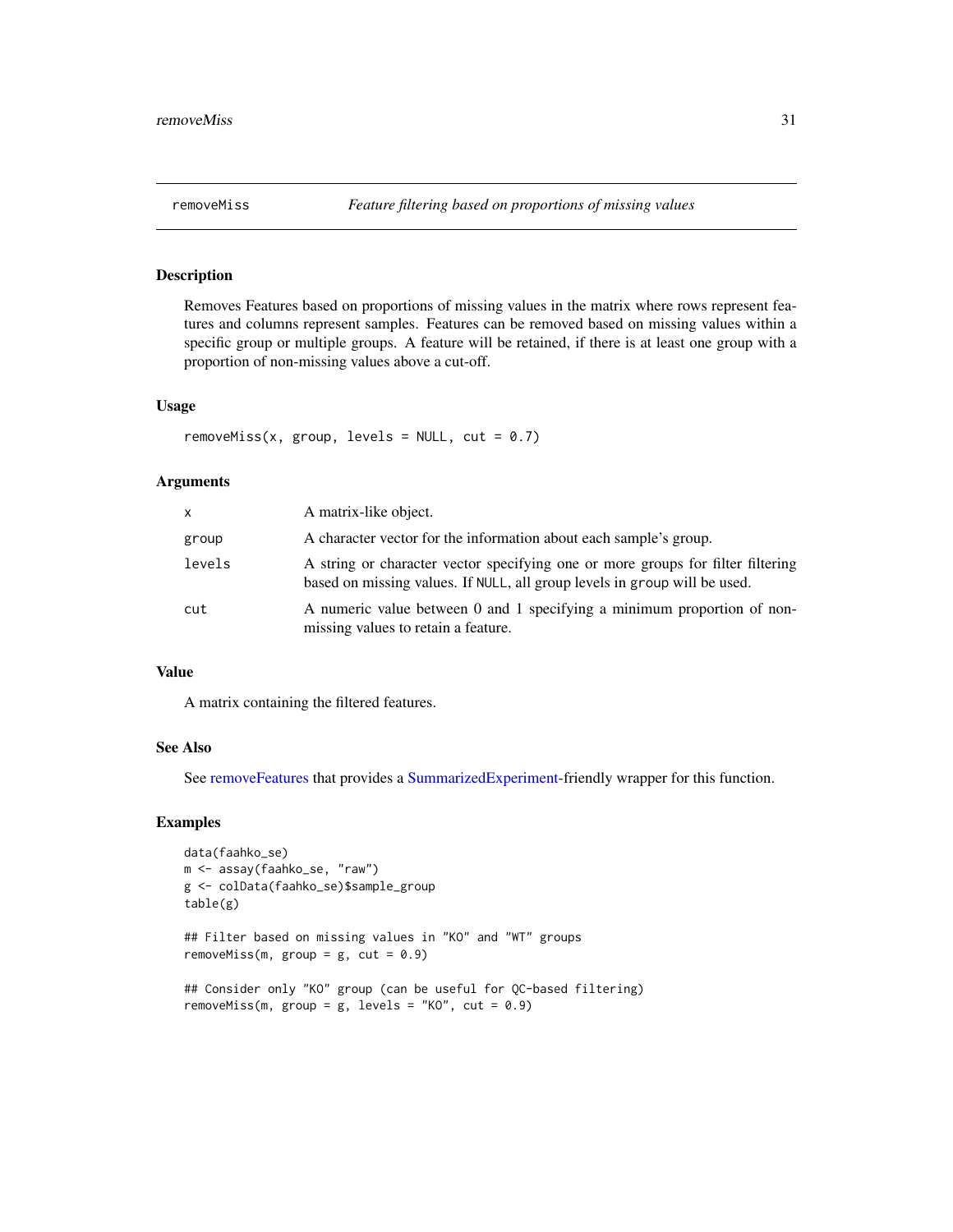<span id="page-31-1"></span><span id="page-31-0"></span>

Removes Features with low reproducibility based on a relative standard deviation (also known as coefficient of variation) of QC samples using the data matrix where rows represent features and columns represent samples. Features with a RSD above a cut-off will be removed from the data.

#### Usage

removeRSD( $x$ , qc\_samples, cut = 0.3)

### Arguments

| x.         | A matrix-like object.                                                                                                                                           |
|------------|-----------------------------------------------------------------------------------------------------------------------------------------------------------------|
| qc_samples | A vector of sample names or column indices specifying QC samples for the<br>calculation of RSD. Must be a subset of colnames $(x)$ if it is a character vector. |
| cut        | A numeric value between specifying a RSD cut-off to retain a feature.                                                                                           |

### Value

A matrix containing the filtered features.

### See Also

See [removeFeatures](#page-27-1) that provides a [SummarizedExperiment-](#page-0-0)friendly wrapper for this function.

```
set.seed(1e7)
m_bio <- matrix(rlnorm(800, sdlog = 1), ncol = 20)
m_qc \leq matrix(rlnorm(400, sdlog = 0.25), ncol = 10m <- cbind(m_bio, m_qc)
colnames(m) <- c(paste0("S", seq_len(20)), paste0("Q", seq_len(10)))
removeRSD(m, qc_samples = paste0("Q", seq_len(10)))
```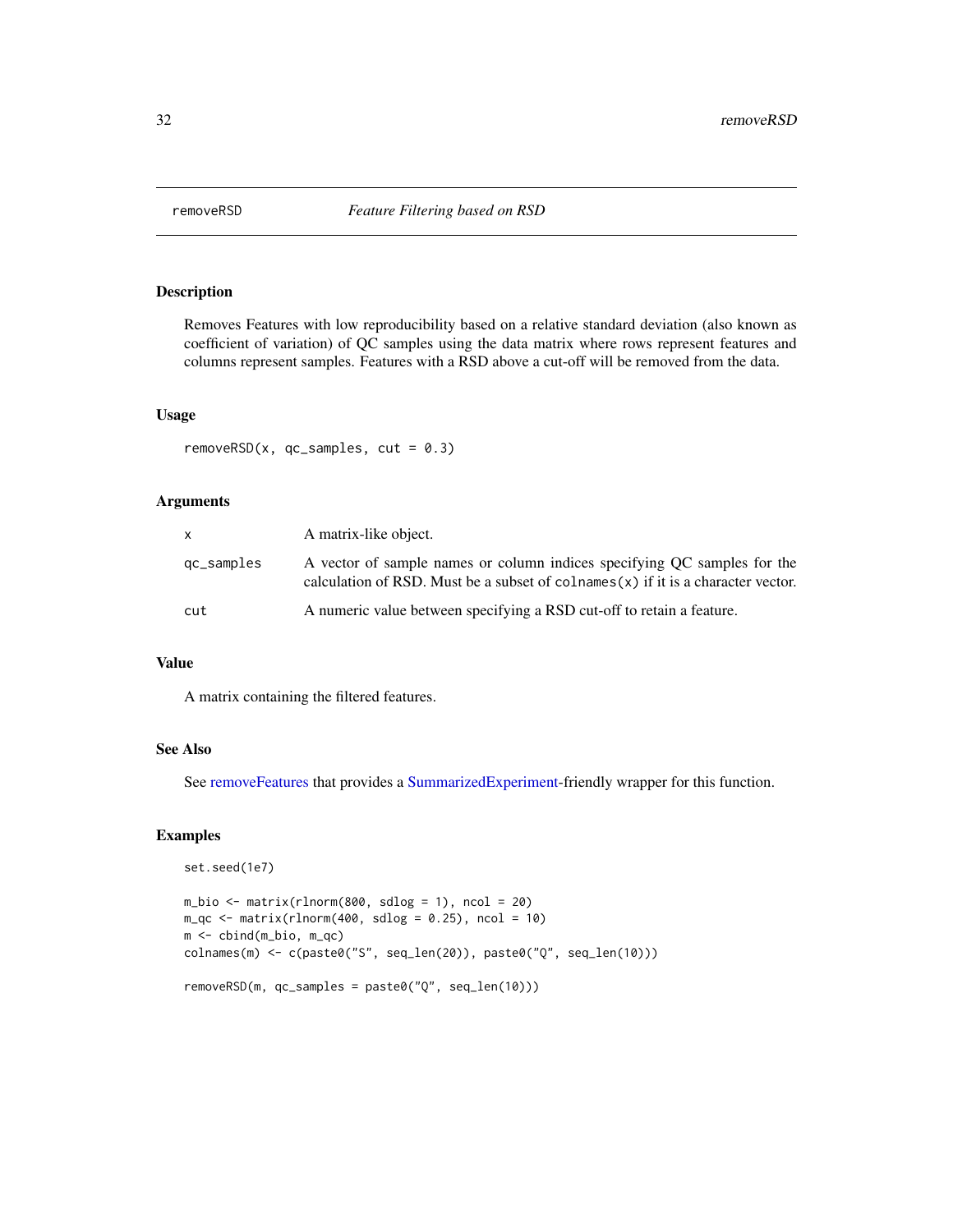<span id="page-32-1"></span><span id="page-32-0"></span>

Function to scale a matrix of intensity data along the columns (samples).

### Usage

```
scaleCols(
  x,
  type = c("div.sum", "div.mean", "div.median", "div.mad"),
  restrict = FALSE,
  rescale = FALSE
\mathcal{L}
```
### Arguments

| X        | A matrix-like object.                                                                                                                                                        |
|----------|------------------------------------------------------------------------------------------------------------------------------------------------------------------------------|
| type     | A scaling method to use.                                                                                                                                                     |
| restrict | A logical specifying whether only features that are common to all samples are<br>used in the calculation of scaling factors.                                                 |
| rescale  | A logical specifying whether the normalized intensities are re-scaled by multi-<br>plying the median of normalization factors to make look similar to the original<br>scale. |

### Details

Sample intensities are divided by the column sums ("div.sum"), means ("div.mean"), medians ("div.median"), or median absolute deviations ("div.mad").

### Value

A matrix of the same dimension as x containing the scaled intensities.

### See Also

See [normalizeIntensity](#page-8-1) that provides a [SummarizedExperiment-](#page-0-0)friendly wrapper for this function.

```
data(faahko_se)
m <- assay(faahko_se, "knn")
scaleCols(m)
```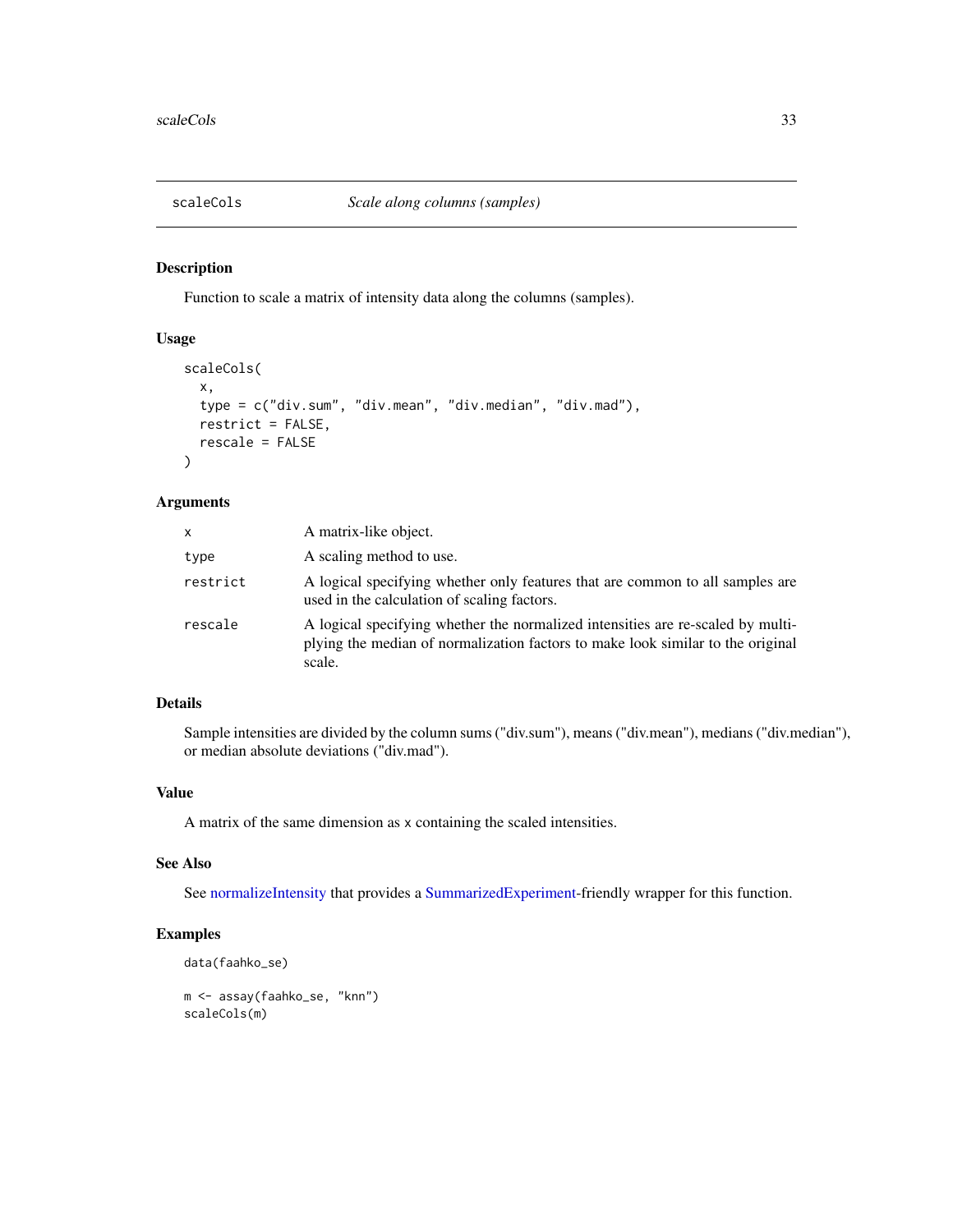<span id="page-33-1"></span><span id="page-33-0"></span>

Function to scale a matrix of intensity data along the rows (features), as described in van den Berg et al. (2006).

### Usage

```
scaleRows(
  x,
  type = c("auto", "range", "pareto", "vast", "level", "sum", "max")
)
```
### Arguments

| x    | A matrix-like object.    |
|------|--------------------------|
| type | A scaling method to use. |

### Details

This function will do the following:

- Auto scaling (unit variance scaling): each feature is mean-centered and divided by its standard deviation.
- Range scaling: each feature is mean-centered and divided by its range.
- Pareto scaling: each feature is mean-centered and divided by the square root of its standard deviation.
- Vast scaling (variance stability scaling): it is an extension of auto scaling, using the product of standard deviation and coefficient of variation as a scale factor.
- Level scaling: each feature is mean-centered and divided by its mean.
- Sum scaling: each feature is divided by its sum.
- Max scaling: each feature is divided by its maximum.

#### Value

A matrix of the same dimension as x containing the scaled intensities.

### References

van den Berg RA, Hoefsloot HC, Westerhuis JA, Smilde AK, van der Werf MJ. Centering, scaling, and transformations: improving the biological information content of metabolomics data. BMC Genomics. 2006 Jun 8;7:142. doi: 10.1186/1471-2164-7-142. PMID: 16762068; PMCID: PMC1534033.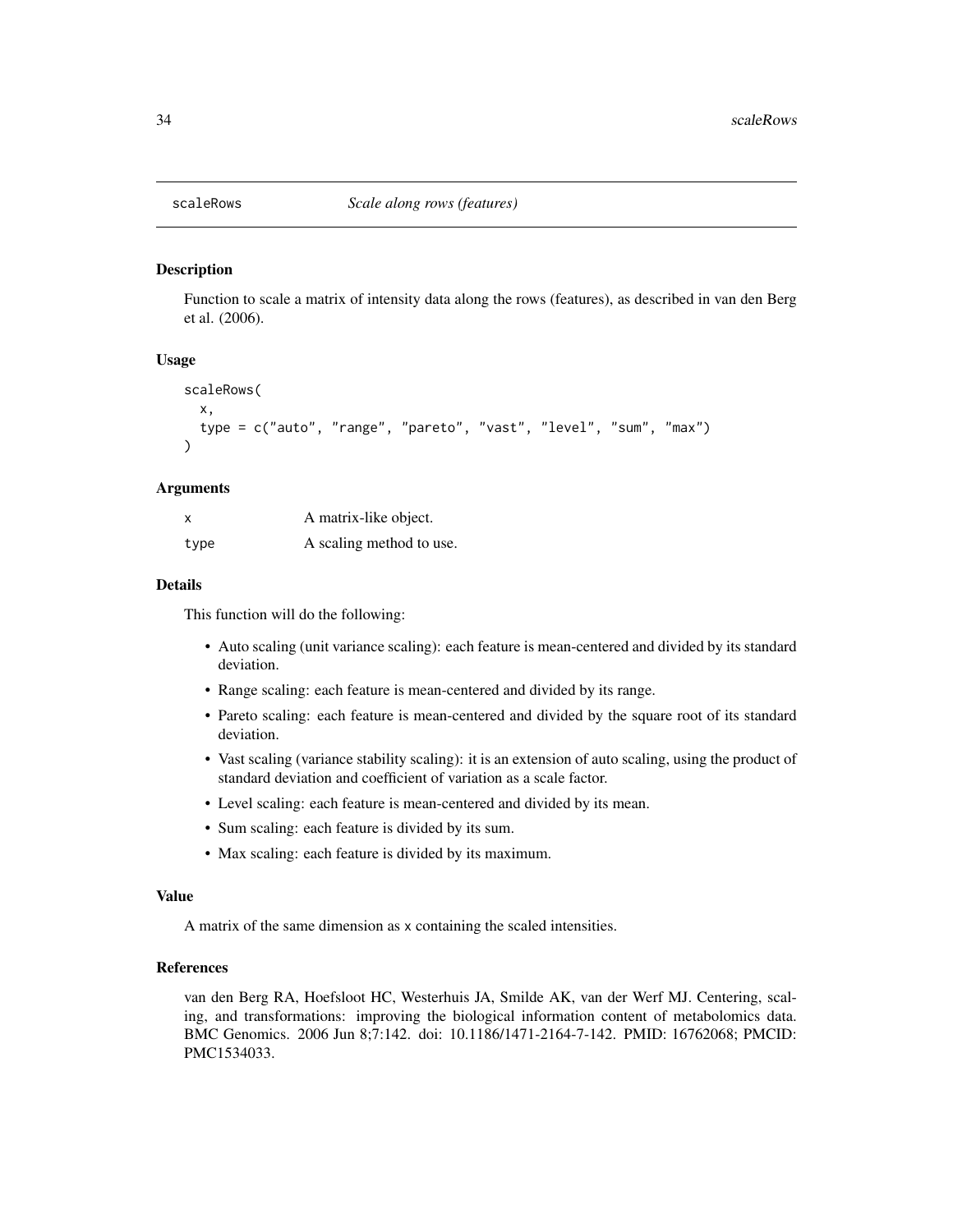#### <span id="page-34-0"></span>scaleRows 35

### See Also

See [normalizeIntensity](#page-8-1) that provides a [SummarizedExperiment-](#page-0-0)friendly wrapper for this function.

```
data(faahko_se)
```

```
m <- assay(faahko_se, "knn")
scaleRows(m, type = "pareto")
```